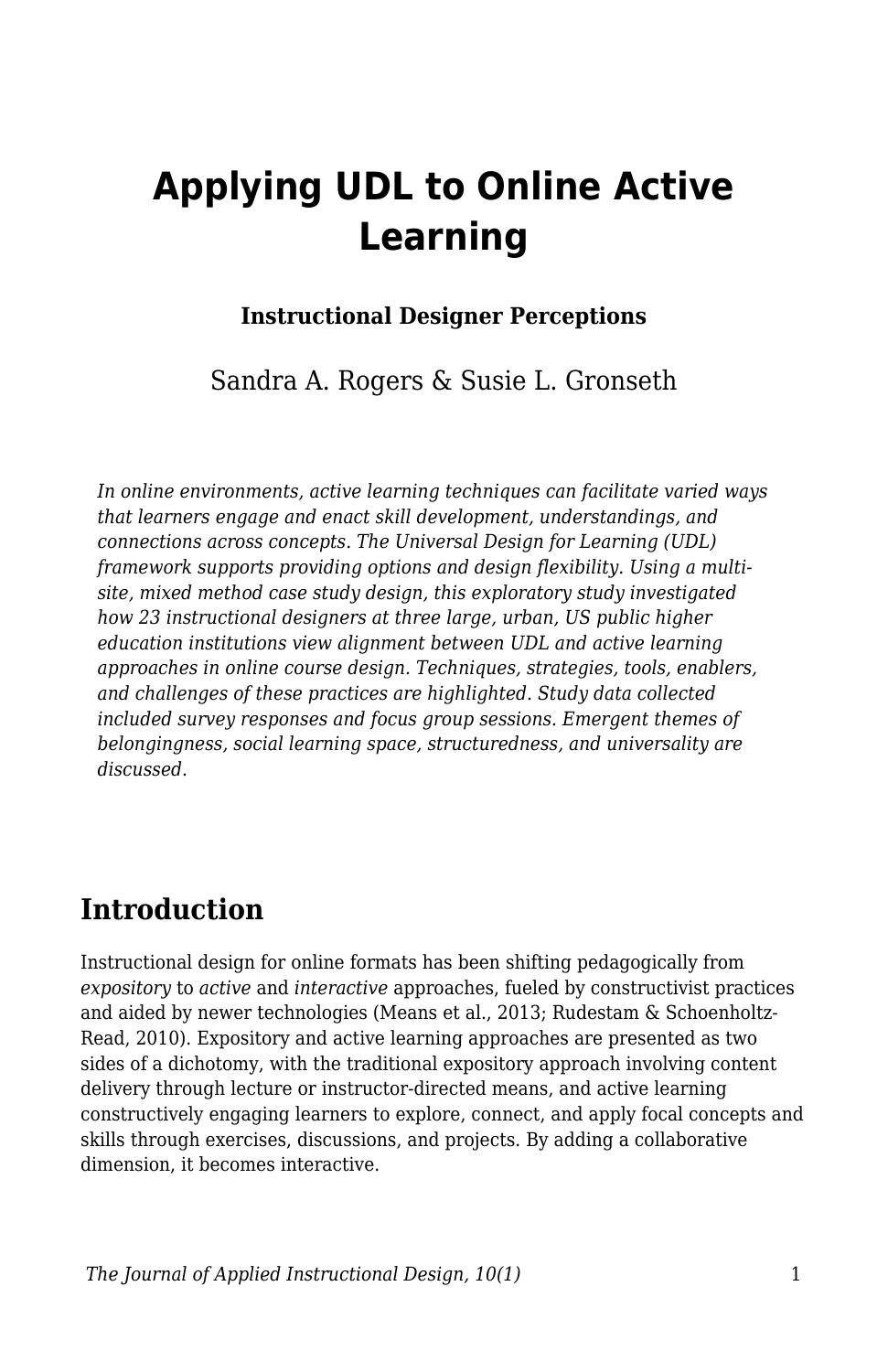Despite wide support for active-learning practices, there have been mixed empirical findings regarding the effectiveness of active-learning experiences contrasted with expository experiences (e.g., Andrews et al., 2011; Prince, 2004). This could be due to the importance of context regarding the scaling up of educational interventions in online learning (Kizilcec et al., 2020) and the lack of expertise in the science of online learning and skillful development of planned interactions. For example, Andrews et al. (2011) reported on the inability of regular science instructors to replicate the successful active-learning studies of science education researchers. Instructional designers (IDs) thus play a crucial role in providing guidance and support for effective course design and teaching (Kumar & Ritzhaupt, 2017).

Just as learners vary in learning abilities, experiences, and other dimensions in face-to-face instructional settings, learner variability is also observed in online instructional settings (Black et al., 2015). The flexibility that online learning affords can facilitate increased educational access in support of a diverse array of student needs, including remote instruction during a crisis (Dickinson & Gronseth, 2020). Such potential for designed flexibility in online courses (e.g., time, location, pace) aligns with the Universal Design for Learning (UDL) framework through the provision of multiple ways that content is represented, students engage in a course, and learning is expressed (Meyer et al., 2014).

Supporting learner diversity as part of strategic course design upfront not only supports learners with disabilities (Black et al., 2015), but is also considered a best practice for learners in general (Gronseth, 2018). Sufficiently structured, actionoriented learning activities contrast with loosely-designed, passive-oriented activities. Further, there is evidence that active learning reduces failure rates for unprepared students because they have the potential to build student learning skills as part of the activity design (Freeman et al., 2011; Styers et al., 2018; Theobald et al., 2020).

## **Related Literature**

### **Universal Design for Learning**

UDL is a *front-loaded* curricular design approach, which conveys the considerable time and forethought that designers invest in planning for flexible and varied means of learning. Applying UDL involves designing engaging opportunities that support students' accessing, building, and internalizing of target content. Planning active learning activities through a UDL lens can involve expansion in the areas of engagement (the *why* for learning), representation (the *what* that is being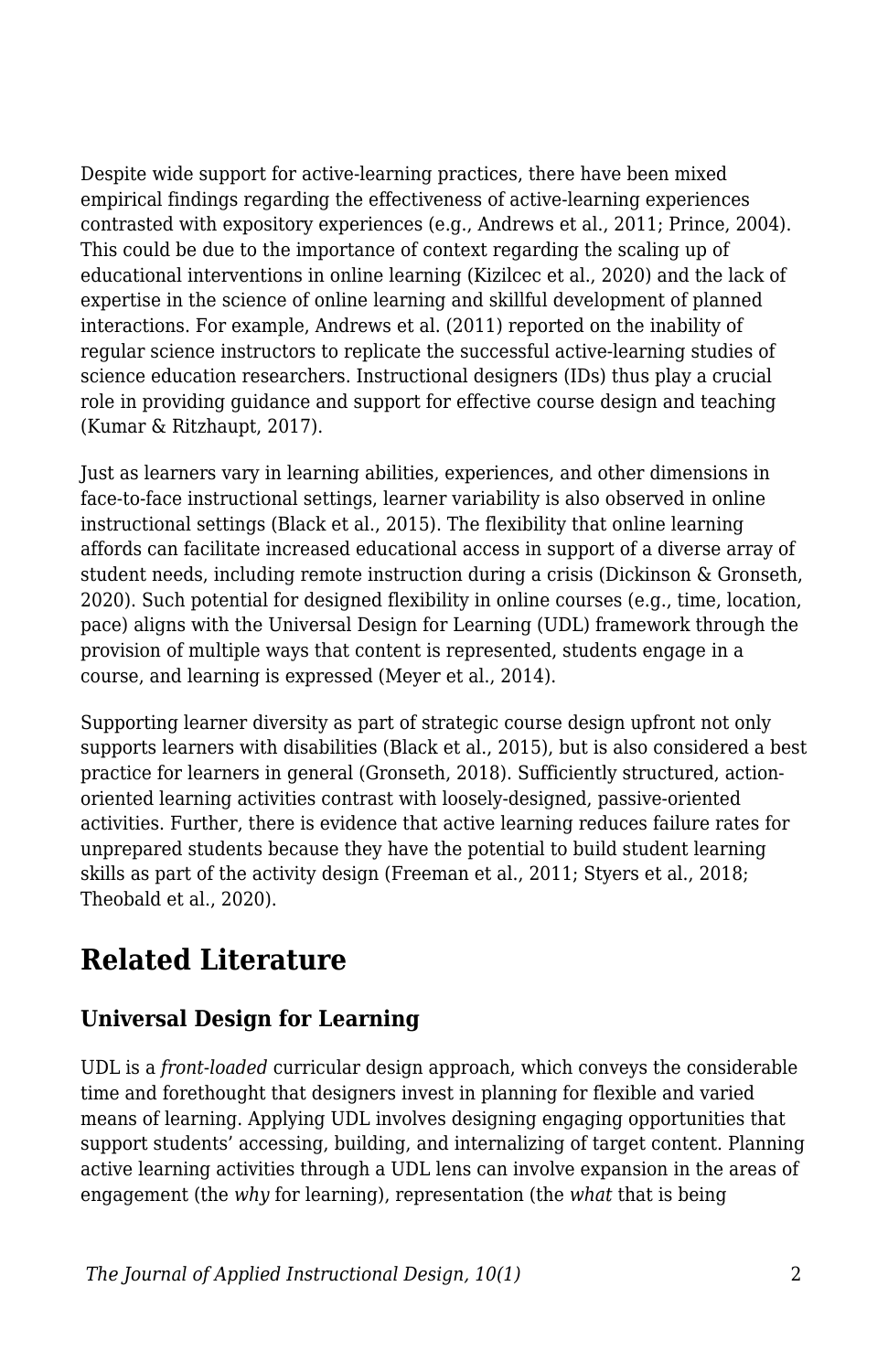learned), and action and expression (the *how* of the learning process; CAST, 2018). The why aspect is associated with the affective domain of learning (Bloom et al., 1956; i.e., attitudes, emotions, feelings), aiming to capture and sustain students' interest and persistence to reach their learning goals. The what aspect refers to the information processing of content for the cognitive domain of learning (i.e., knowledge, comprehension, application) to facilitate perception and comprehension. The how of learning addresses affective, cognitive, and psychomotor domains and involves varied methods, media, tools, and executivefunctioning strategies that enable learners to communicate, navigate, and selfmonitor their learning progress.

Though interest in UDL has fluctuated over the past decade (as illustrated in the Google Trends analysis in Figure 1), the ideals of flexibility and empathy have become ever important in continuing education during recent complexities brought on by the global COVID-19 pandemic (Debruler, et al., 2020; Gelles, et al., 2020). Learner-supported design approach enables educators to meet varied student needs during other times of crises, such as natural disasters of hurricanes, fires, floods, and earthquakes (Baytiyeh, 2018). Such challenges necessitate instructional design that affords flexibility for online and remote learning to meet the extraordinary needs of learners facing additional familial duties, limited or unaffordable resources, unemployment, illness, or eviction (Roman, 2020). These ideals serve as rudders in navigating such complexities as differing access to technology, barriers related to learner availability and disrupted schedules, and social-emotional stressors (Gronseth et al., 2020).

Figure 1

Google Trends' Analysis of Google Searches for the Term "UDL" from 2010-2020



The relevance of UDL in present instructional design practices garner attention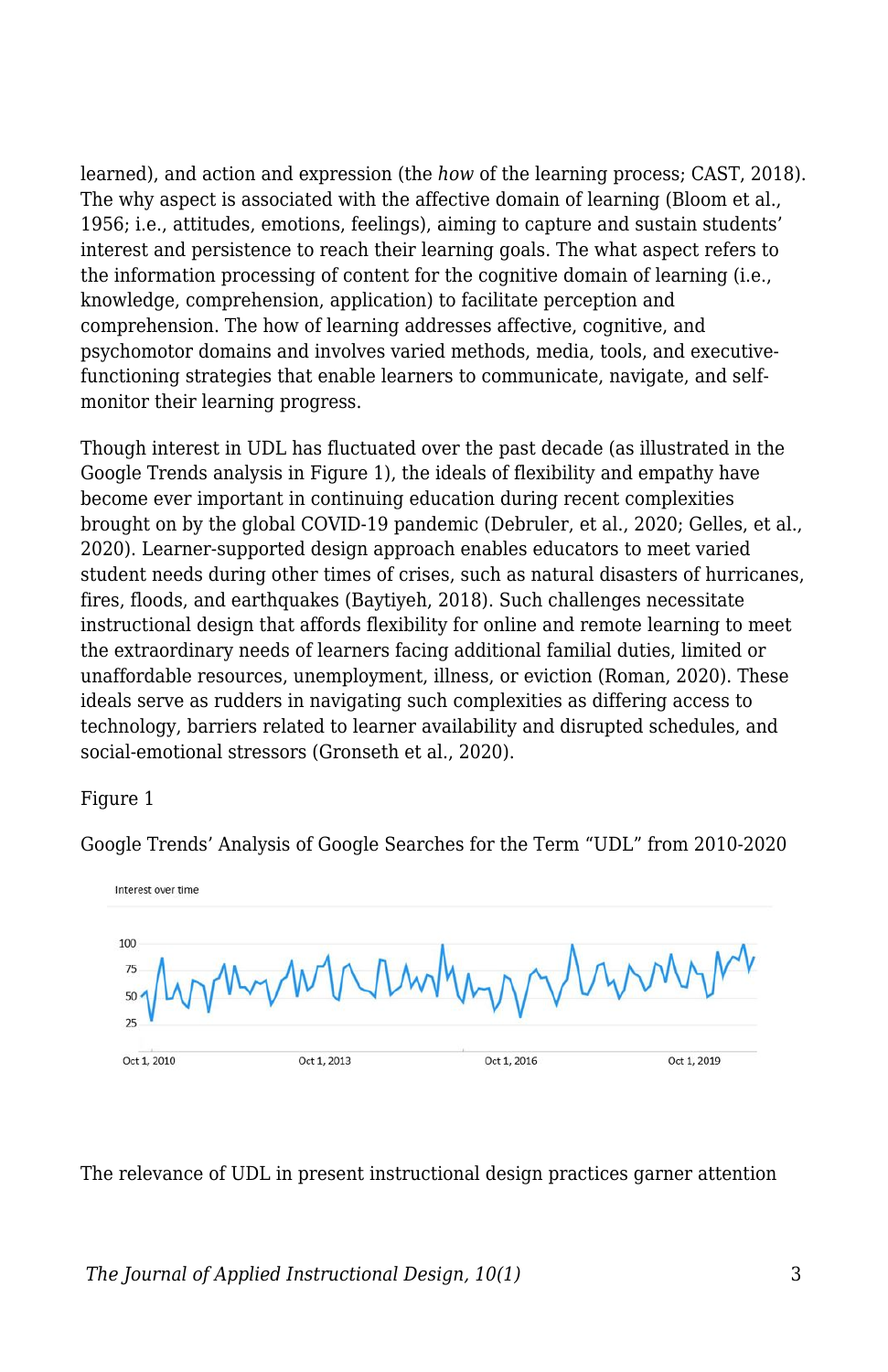for recognizing and planning intentionally for variations in learner characteristics and needs and cultivating the development of learners' self-regulation skills through strategic course structures and facilitation strategies. For example, the UDL principle of providing multiple means of action and expression expands ways learners can practice and demonstrate progress toward target course objectives to have options for how they might utilize and show what they are learning regarding a target learning goal or objective. In this way, learners seem to appreciate having voice and choice, contributing to increase in enjoyment and proficiency (Goldowsky & Coyne, 2016).

### **Active Learning**

Educational reform efforts promoting active learning include Dewey's (1938) experiential learning, Johnson and Johnson's (1999) cooperative learning, and inverted learning commonly known as a *flipped classroom* (Lage et al., 2000; Mazur, 1997). General interest in active learning has continued to rise over the past decade (as indicated in the Google Trends analysis shown in Figure 2). Active learning triggers cognitive functioning (Freeman et al., 2014; Harris & Bacon, 2019) and enhances or refocuses student attention. Student mental models are called upon and shaped directly in the learning process through student-centered interactive instructional activities. This contrasts with passive learning, which tends to occur indirectly with limited student interaction and is often characterized as teacher-centered and replication. Active learning opportunities allow learners to self-direct and utilize supportive resources as they develop their mental models for concepts. Active learning can be individual or group based and may involve a range of complexities in setup and engagement. Clear activity guidelines are highly recommended to ensure effective interactions within an online course experience (Quality Matters, 2018).

Figure 2

Google Trends' Analysis of Google Searches for the term "Active Learning" from 2010-2020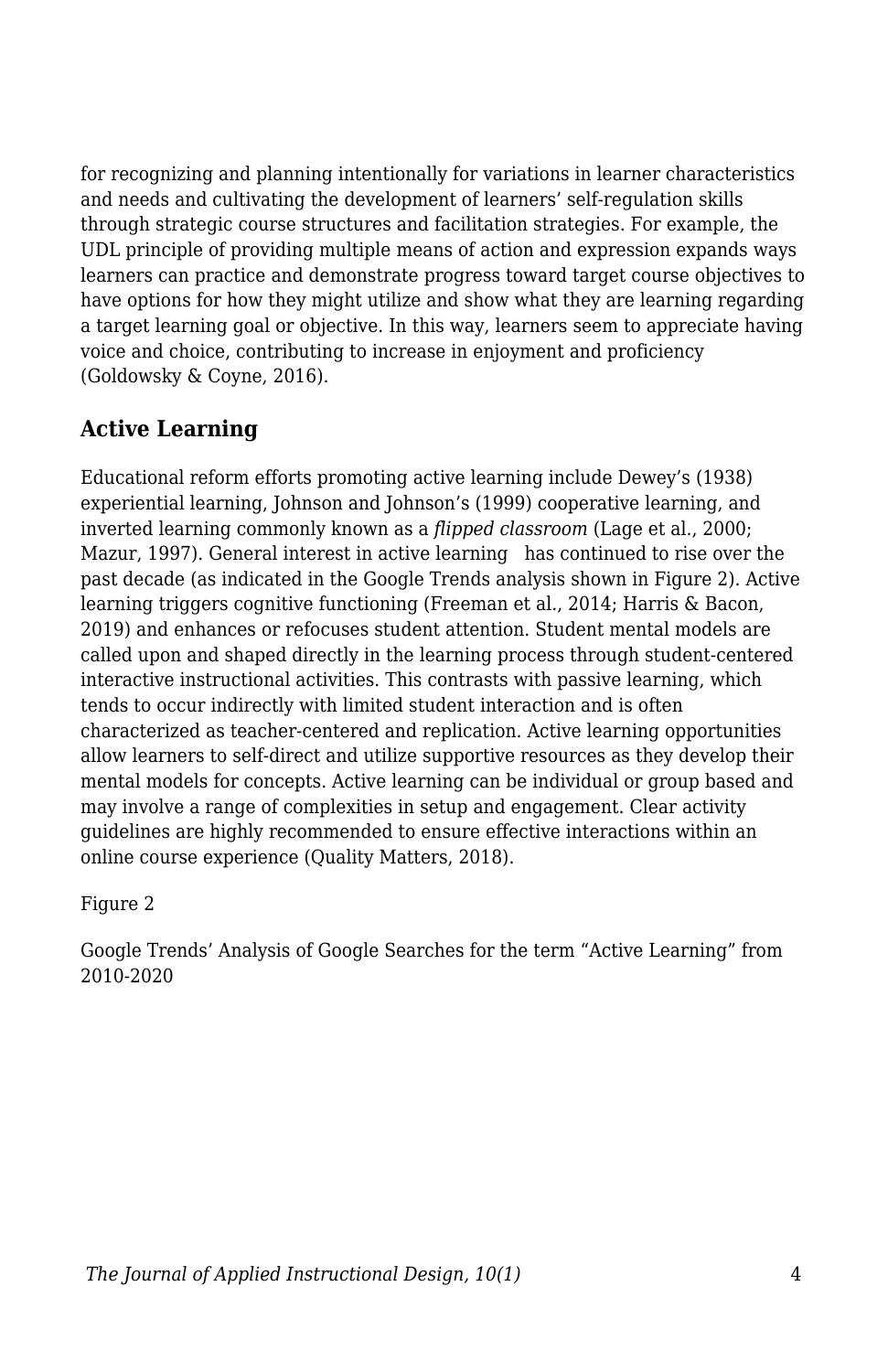

### **Planned Interactions**

Within the UDL principle of providing multiple means of engagement, planning for collaboration and community is a key component (See checkpoint 8.2; CAST, 2018). Some IDs use the community of inquiry (COI) framework (Garrison et al., 2000) to promote cognitively challenging learning through planned interactions (e.g., student-student, student-content, student-teacher/practitioner). For an online COI, learner and instructor presence in the areas of social, cognitive, and teaching are essential to the communication loop and should be based on course design that includes engaging events, exploration of mental model versus the shared world, integration of ideas, and resolution through consensus building (Garrison et al., 2000). Active learning tasks combined with planned interactions serve as mechanisms for a COI. Empirically, social presence either has a causal or correlational relationship to achievement, and teaching presence correlates with cognitive presence (Arbaugh, 2019). COI aligns with UDL guidelines to provide options for comprehension, communication, and executive functions (CAST, 2018).

### **Role of Instructional Designers**

Bain (2020) described the following challenges facing IDs in higher education: collaboration with faculty, research-based best practices, competing standards, quality and uniqueness, feedback-loop design, and performance-focused outcomes. Our study focused on the broader challenges of collaboration with various stakeholders in course design specifically in designing active learning within the UDL framework. Miller and Metz (2014) reported instructors' perceived barriers to active learning as insufficient class time, lack of time to develop material, and comfort with traditional lectures. Generally, instructional design degree programs prepare IDs to address such challenges with coursework on educational psychology, needs assessments, organizational behavior, educational research, evaluation, and instructional design theory and best practices. Additionally, IDs come from various fields of study and have prior work experiences to incorporate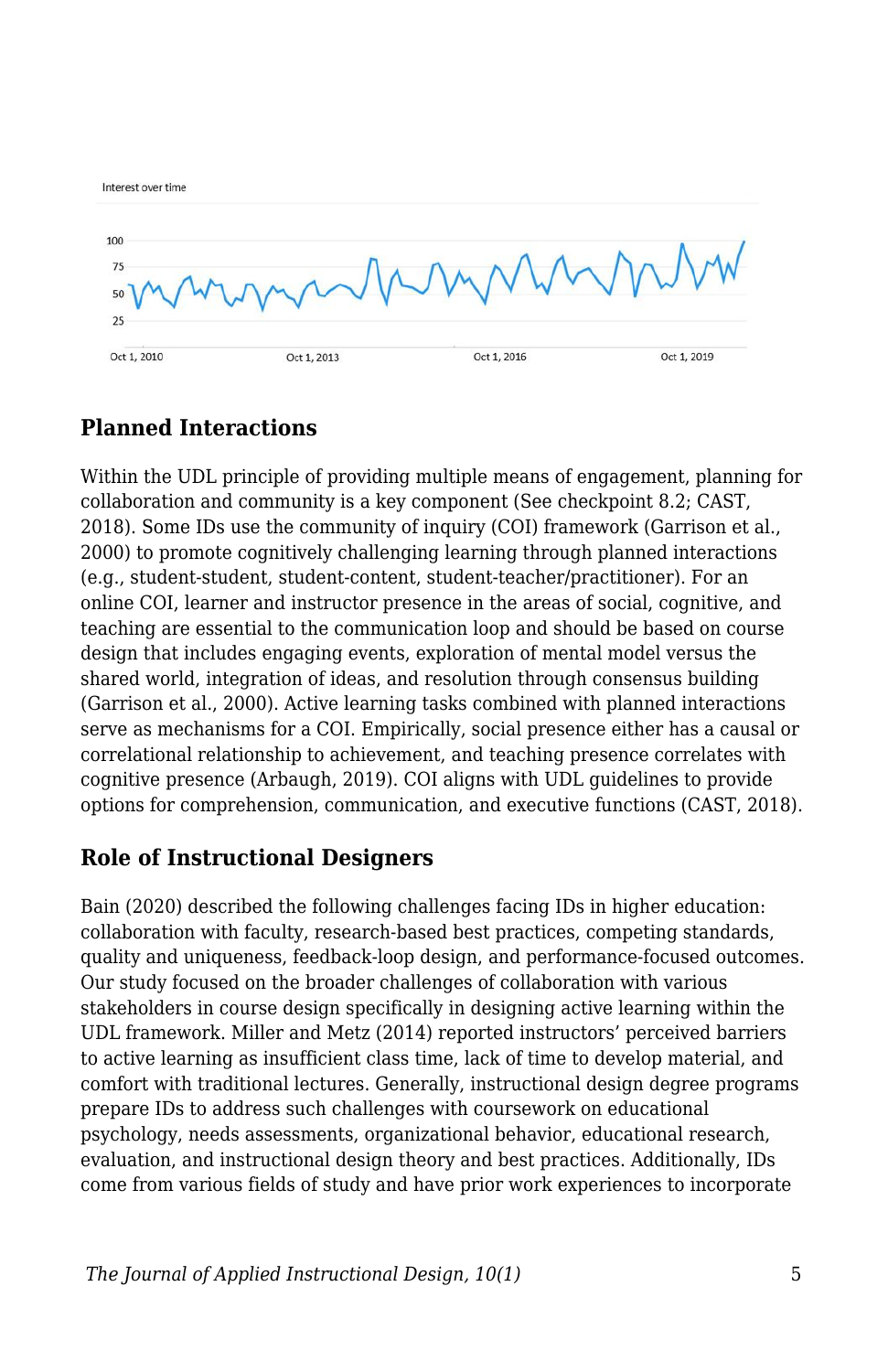into how they approach their ID roles.

The present study was conducted during the COVID-19 pandemic in 2020, in which institutions of higher education across the US transitioned instructional activities to online delivery, dramatically expanding online instruction. IDs were in a crucial position of supporting faculty to re-envision course activities for the synchronous and asynchronous online formats and equipping them with the needed pedagogical and technical skills. IDs in the development and support of online courses take on many roles beyond design such as faculty training, project management, and project evaluation (Kumar & Ritzhaupt, 2017). In this way, they often work with varied members of the campus community, as they "...primarily serve faculty in their roles, but also perceive students as their final audience" (Kumar & Ritzhaupt, 2017, p. 371).

## **Method**

Using a multi-site, mixed method case study design, this exploratory study investigated how IDs view the alignment between UDL and active learning approaches in online course design, highlighting techniques, strategies, and tools used, perceived enablers of these practices, and challenges faced. Four research questions were addressed:

- 1. How do IDs perceive connections between UDL and active learning approaches in online course designs?
- 2. How do IDs apply UDL to active learning approaches in their online course designs?
- 3. What do IDs perceive as enablers to the application of UDL to active learning approaches in their online course designs?
- 4. How do IDs address barriers to the application of UDL to active approaches in their online course designs?

### **Participants**

IDs  $(N = 48)$  at three large, urban, public, Carnegie Research I-classified institutions in the US were identified as potential participants in the study, with 26 meeting the criteria of being involved in course design and having been in their position at least six months. Of those, 23 (88% response rate) participated in this study, with 17 identifying as female and six as male. Participants were overall highly educated with the following degrees: 17% bachelor, 61% master, and 22% doctorate. Participants reported varied formal education-related training, with about 25% having completed Quality Matters™ training, and others having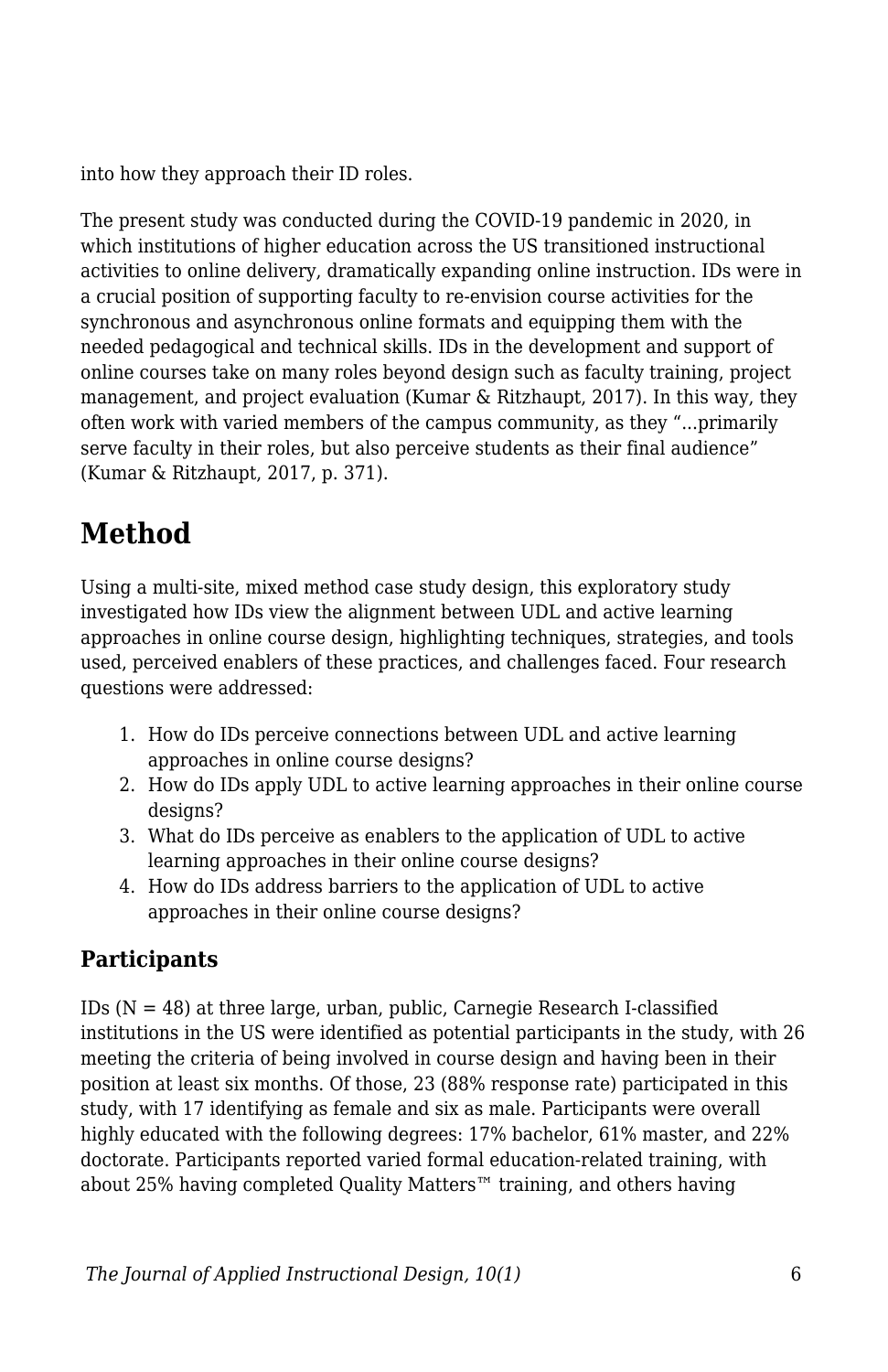certifications in learning management system course review, user experience design, and various areas of expertise (e.g., counseling, human resources, library and information sciences). Participants were overall experienced instructional designers, with about 70% having been in their position six years or more (See Figure 3). Participants designed curriculum and supported instruction in an array of subject matter areas (e.g., architecture, arts, business) and workforce development.

#### Figure 3



Participant Years of Experience as an Instructional Designer

### **Instruments**

The researchers developed a survey instrument, *Universal Design for Learning-Online Active Learning (UDL-OAL)*, for gathering ID experiences and perceptions regarding the utilization of approaches in online synchronous and asynchronous course design. The UDL-OAL (See Appendix A) consists of a demographic section (four closed-response and one open-response items), an active learning section (five closed-response and three open-response items), and a UDL section (two closed-response and two open-ended items). The survey was reviewed by an external ID expert and revised based on recommendations that surfaced through this expert review. The researchers also developed a semi-structured focus group (FG) session protocol, consisting of nine main items and follow-up questions (See Appendix B). Four of the items incorporated initial FG participant polling and then provided opportunities for further elaboration on observed themes.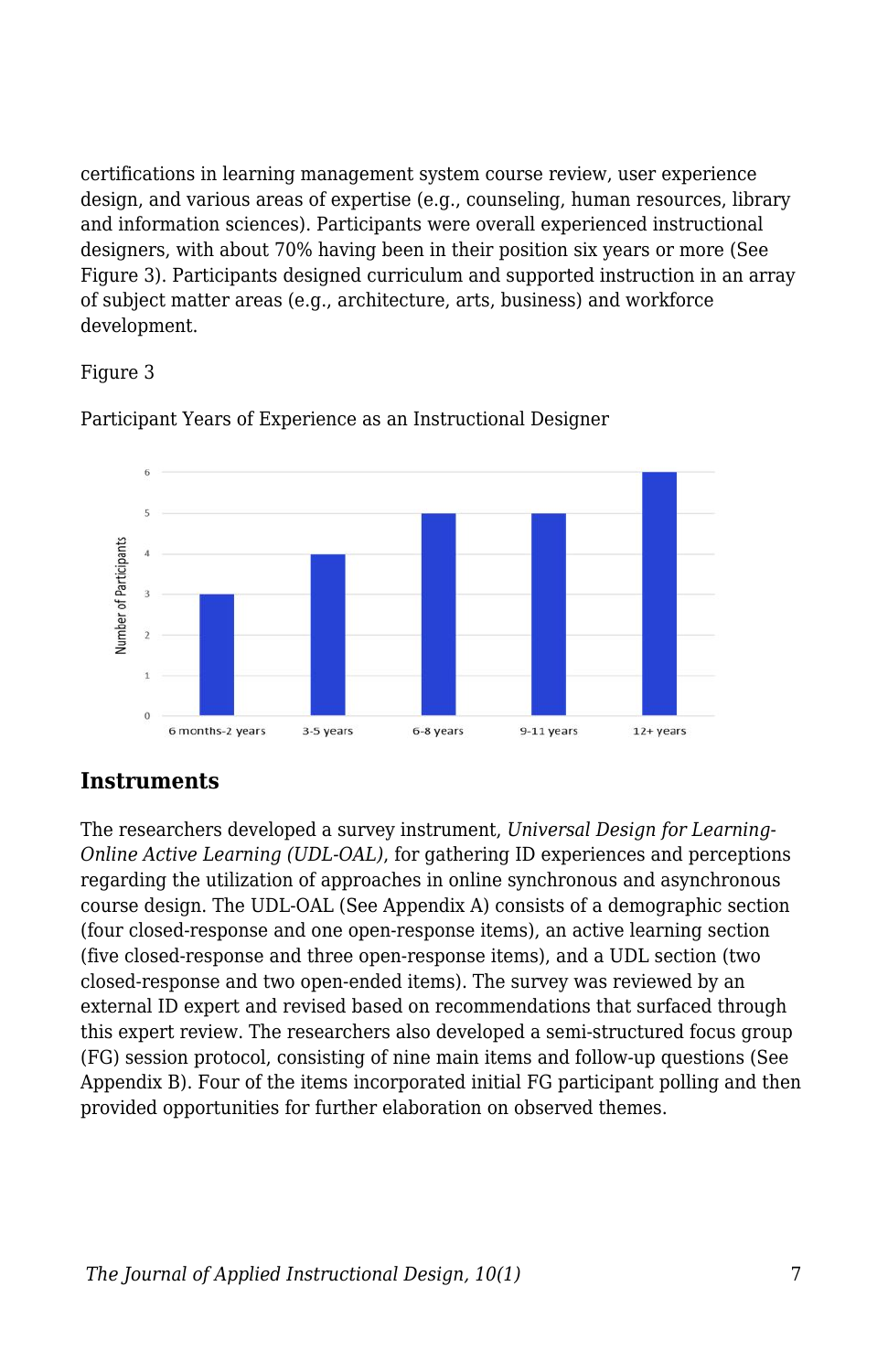### **Data Collection Procedures**

Approved participants were sent the consent information and the *UDL-OAL* survey via Qualtrics XM™ online survey software. Respondents were then invited to participate in a virtual FG session with other IDs across the three sites, of which 13 elected to participate. One FG session consisted of seven participants, and the remaining six were in a second session. The sessions were hosted in Microsoft Teams, recorded, and transcribed. During the sessions, aggregated survey data were presented and discussed using real-time voice discussion, chat, and Google Forms polls. Participants rank ordered emerging findings by importance and elaborated on open-ended question prompts. Study recruitment, data collection, and management procedures were approved by the second author's Institutional Review Board.

### **Data Analysis**

Descriptive statistics were computed for the closed-response survey items. Responses to the open-ended items and virtual FG recording notes and transcriptions were dual coded by both authors (who have practical ID experience and advanced research degrees), and emerging themes were identified and discussed. Initial findings from the survey data were shared with FGs as a reference point for discussion to gather further explanatory data to strengthen the interpretations, employing the emic approach (i.e., illuminating the voices/perspectives of participants). Initial in vivo coding was used to determine emergent themes through interim data analysis via a secondary focused coding on related language (Glaser, 1978). We used reflexivity to entertain potential personal biases. Key informants from each site were consulted to review and confirm themes. We conducted mixed methods that pragmatically considered the means of data collection and analysis that included participants' voices, addressed researchers' bias, and considered member checking (Johnson & Christensen, 2014).

## **Findings**

### **RQ1: How Do IDs Perceive Connections Between UDL and Active Learning in Online Course Designs?**

Most participants expressed confidence in their facility with designing accessible courses and learning materials, with over 80% fairly to completely confident. The main ways that they reported learning about accessible educational practices were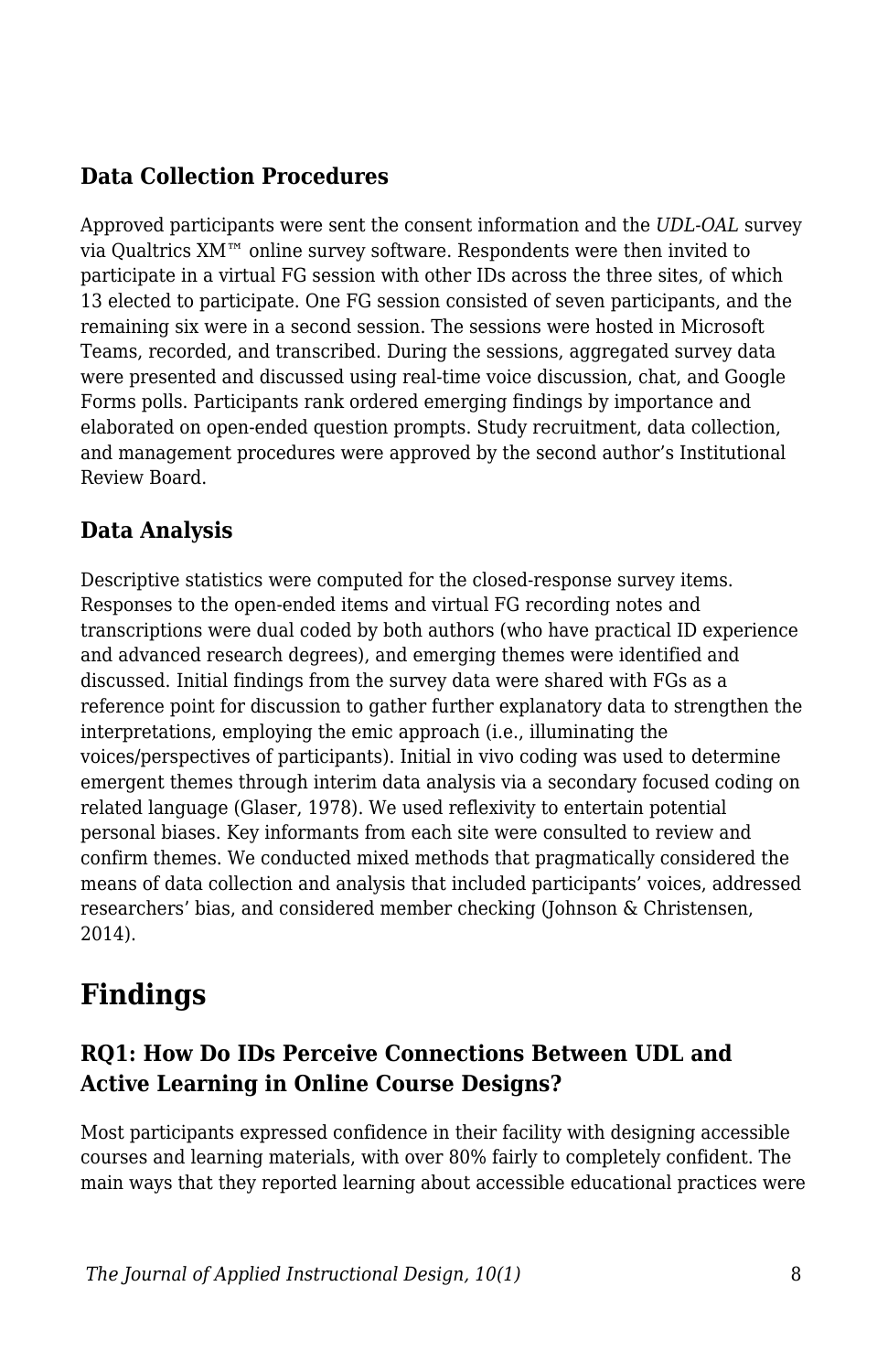reading on their own, learning from colleagues, participating in workshops, and watching videos. Accessibility was viewed by many as core to UDL. For example, one participant defined UDL as, "an expansion of the concept of accessibility, where courses are designed with all users considered, not just those with a registered disability." IDs expressed how UDL supports expanded online access to learning and plans for barriers that students are likely to experience. Some of their characterizations of UDL included the following:

- "Designing to the Margins. Designing Courses That Are Inherently Accessible and Culturally Responsive."
- "...Improving Learning Experiences by Reducing Obstacles and Eliminating "Othering" of Non-Traditional Students."
- "Designing Courses with the End User at the Forefront, Creating Online Spaces That Emphasize Aesthetic Consistency and Foster Opportunities for All Learning Types and Abilities to Participate in the Learning Experience."

Participants mentioned how UDL centers student needs and engagement, which is a key component of active learning. UDL and active learning approaches support each other. In fact, one designer said, "we cannot do active learning without UDL." They viewed the overlap between UDL and active learning in online course designs as dependent in part on the technology, as accessibility challenges can inhibit broad student participation. Another designer said, "since both UDL and active learning support designing student-centered, and more interactive course content and activities, I think the application of the dual framework would be an effective strategy to promote and improve course design." Other shared attributes, in vivo, of this dual framework included *equity, choice, inclusivity, participatory, personalized*, *responsive,* and *varied modalities*.

### **RQ2: How Do IDs Apply UDL to Active Learning Approaches in Their Online Course Designs?**

Centering students in the learning process emerged as a theme for IDs' application of UDL to active learning approaches in their online course designs. Upon viewing this visual from the survey data, one designer expanded upon their view of UDL application:

By selecting the appropriate active learning tools, techniques, and strategies, the instructor will engage students in a participatory learning environment. When students are participating in active learning activities, they are doing so in a way that forces the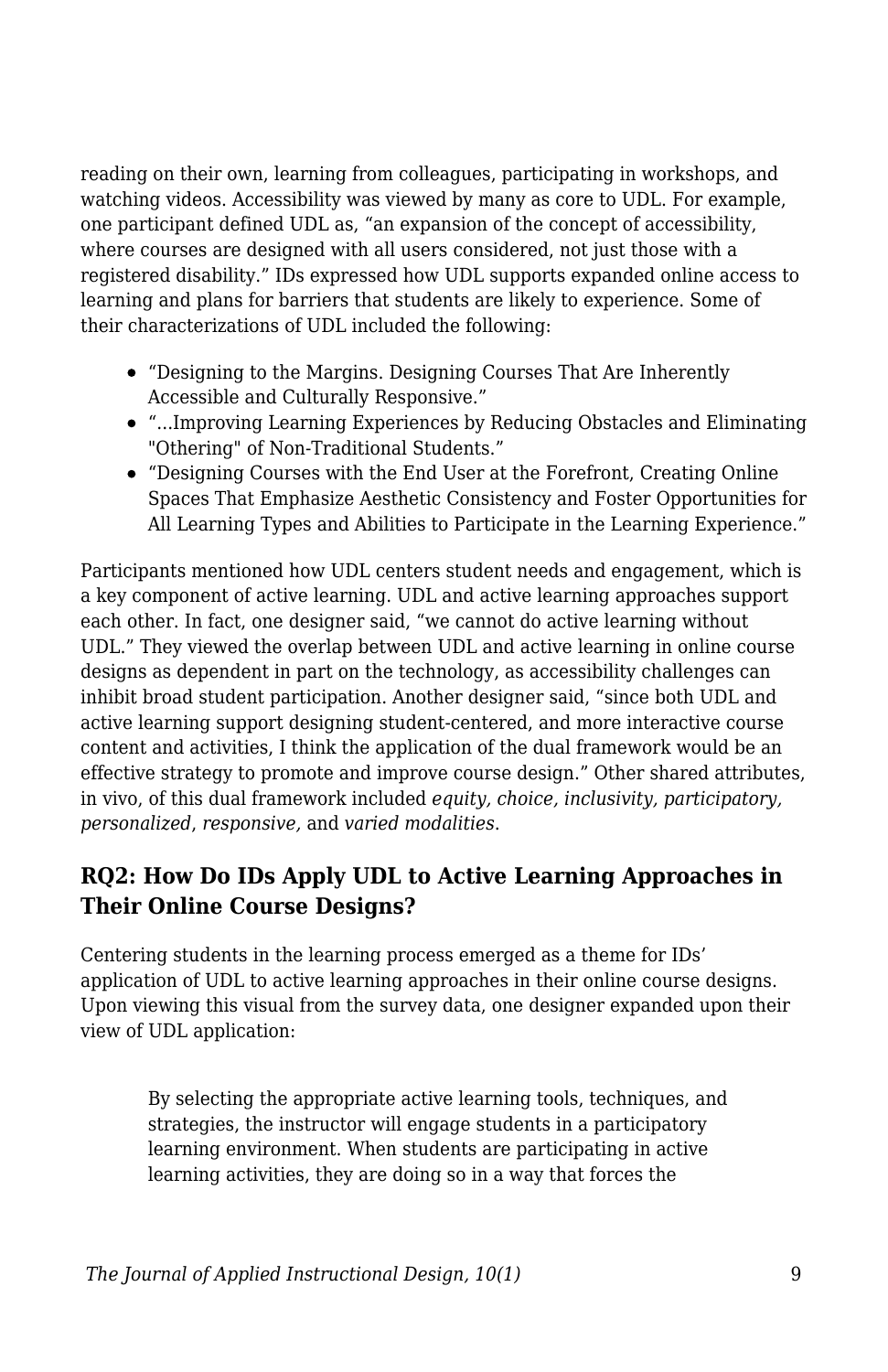instructor to be responsive. Learning then becomes more fluid and personal, bringing the students' experience to the fore. By engaging in active learning, the experience becomes more student centered.

Participants in the FGs expressed terms such as "belongingness" and "social learning space" concerning student-centered learning.

The most reported active learning techniques from the survey were discussionbased activities (91%), writing activities (83%), quiz/poll questions (74%), group projects/problem-based learning (57%), case studies (57%), peer feedback (48%), and presentations (41%). The application of UDL was apparent in participants' reported use of frequent low-stakes formative assessments, guided worksheets, journal clubs for small group discussion before large group share out, notice/wonder, self-reflection, and stump-the-expert questions from students.

There were some active-learning techniques that IDs indicated knowing about but tended not to use (see Figure 4). In discussing this finding further within the FGs, major themes of external constraints (i.e., *time, training, setup, tool dependability*) and non-relevance to the designer's subject matter area were identified.

Figure 4

Known Active Learning Techniques Generally Not Used in Online Course Design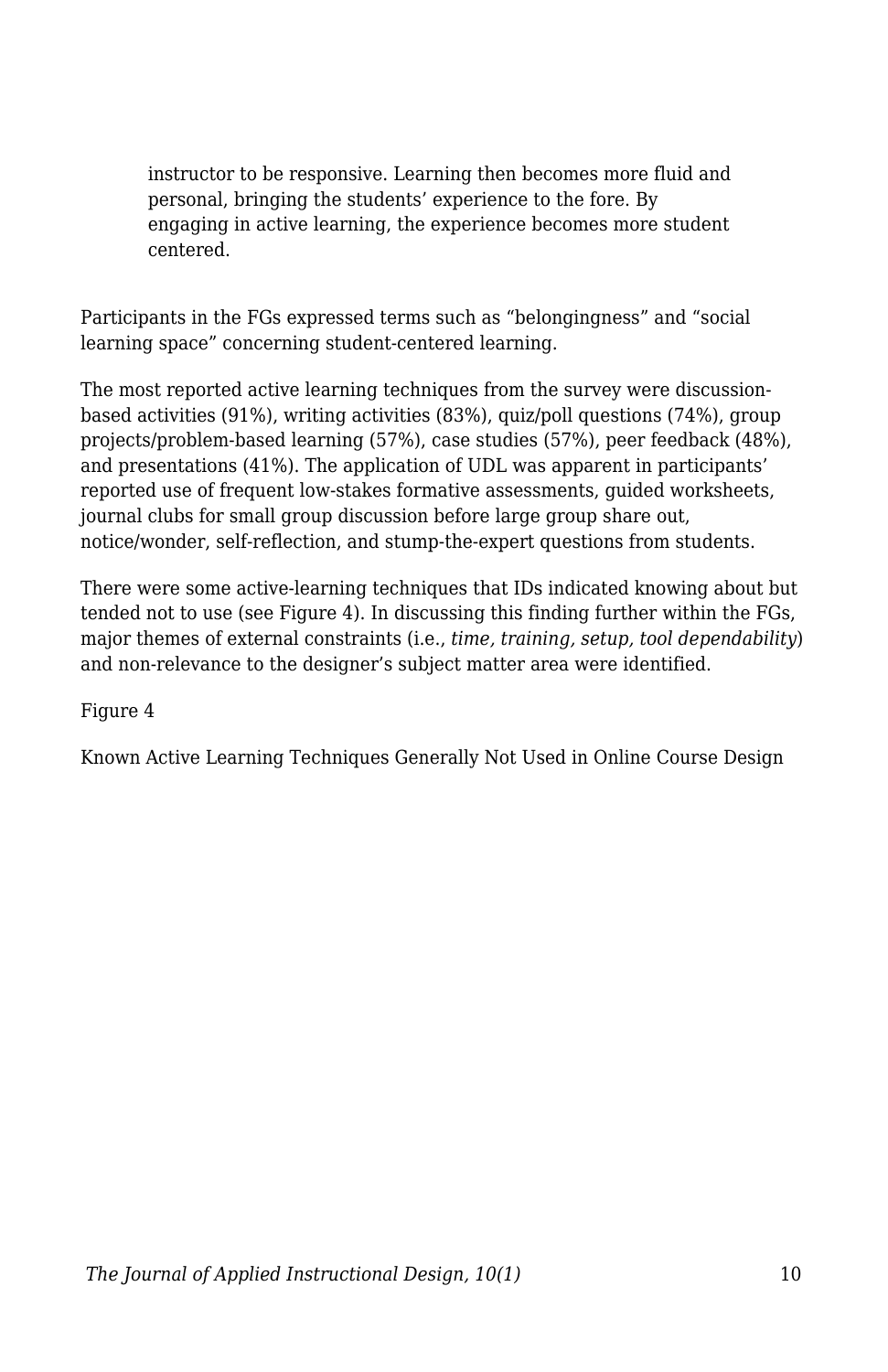

When surveyed about active learning in synchronous sessions specifically, IDs reported commonly using techniques of breakout groups, polls, "popcorn" share (posing a question and then gathering ideas from everyone), and question-andanswer review. Within breakout group structures, IDs discussed activities of small group case study discussions, PBL, student-led reading discussions, think-pairshare, and other types of projects that position students as teachers. Tools utilized to support these activities include discussion, polling, and collaborative desktop publishing. During an FG session, one ID mentioned using the virtual backgrounds feature to support the simulated experience as part of synchronous role play conversations. Of note, graphic organizers and social media were not popular tools for synchronous formats.

For added flexibility for learners, IDs indicated alternatives to live virtual classroom lectures that they often use, including pre-recorded narrated presentations/screencasts (91%), guest speakers/expert interviews (87%), written lectures (65%), inquiry-based activities (57%; e.g., series of tasks, scavenger hunt), podcasts (52%), and community-based activities (52%;See Figure 5). Their choice of approach for any course design often depends on the subject matter. One participant, for instance, provided an additional technique in the "other" response option for this survey item in which they described how PBL works well in their medical education content. This idea of matching technique to subject matter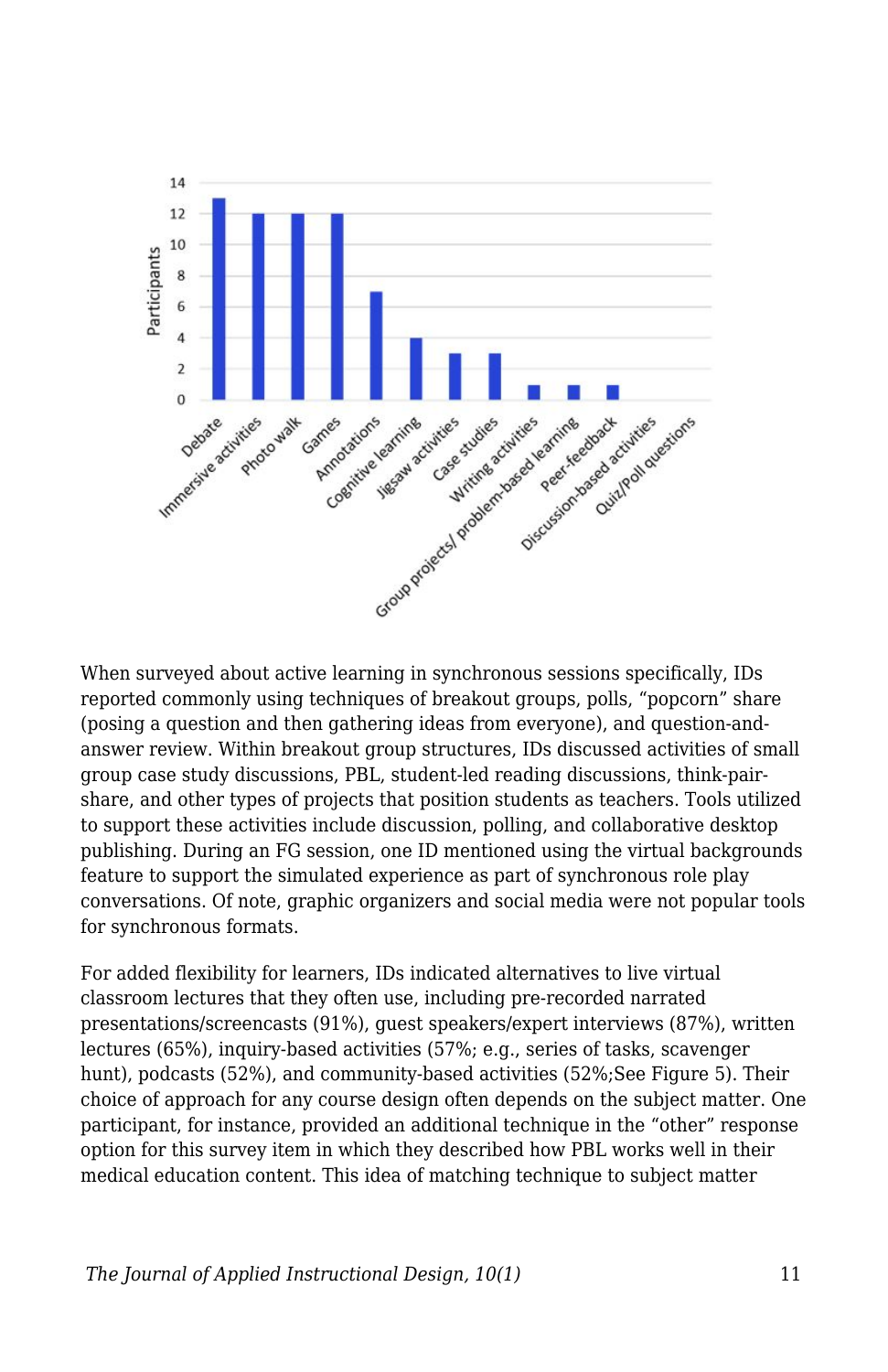context was similarly discussed in the FGs.. One designer, for instance, described how active learning techniques supported diverse learners in their workforce development context:

We cut out a lot of the 'lecture-ette' pieces and built a lot of microlearning for- you've got to look at this beforehand, because when we're together, we're going to be engaging in talking with one another and making this a social learning space and time for reflection and ask me anything and debrief and skills practice, polls, Mentimeter, working on different visualizations together and making posters in an electronic fashion...It's forcing adults, at least in our space, to engage in ways that they might have just been able to be quiet in the classroom….So, creating that space for the different types of learners and communicators to come through and share their perspective in the wisdom in the room.

Another designer described how some of the lecture alternative techniques serve dual purposes for both creating spaces for learner engagement but also supporting accessibility and multiple means of representation of content in the course:

We bundle all of our transcripts, all of our slide-based lectures and transcripts every week, into a weekly reader, along with the required articles. And, while that did initially begin as an accessibility approach, we find that in terms of reaching a broad spectrum of learner needs, having all of the content in the course in about three different formats means that if people need something to read while they're commuting, if people need or if people are out in the field and have very limited Internet, that there's a lot of different ways that people have needs for different formats.

#### Figure 5

Instructional Alternatives to Live Classroom Lectures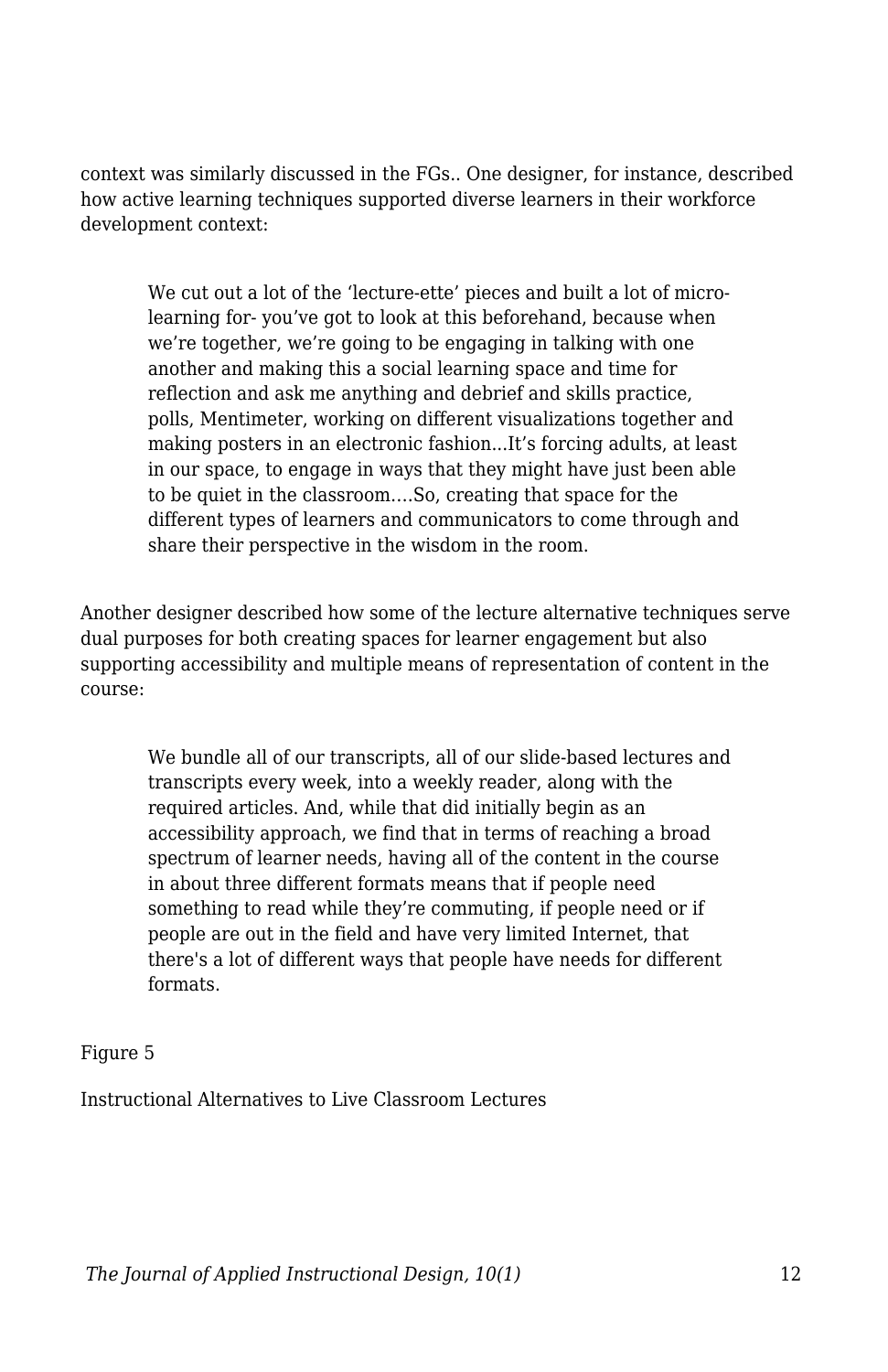

### **RQ3: What Do IDs Perceive as Enablers to the Application of UDL to Active Learning Approaches in Their Online Course Designs?**

Regarding characteristics that contribute to the use of active learning techniques in their online course designs, all participants indicated an "Innovative Instructor" as being key. Other leading contributors to active learning from the survey data included funding incentives for active learning, ample time, ample technology resources, experienced instructors, accessibility support, and support of teaching assistants (See Figure 6). In discussing instructor innovativeness in the FGs, one designer elaborated on their perspective regarding the relationship between instructor prior experience and their willingness to innovate their teaching with active learning techniques alongside the support of an ID:

I think it's all about having the time to work on their course, and I find that "experienced" can be bad if they're like really experienced in that they've been teaching a lecture- traditional lecture format for a long time, then it can be hard to shift versus somebody who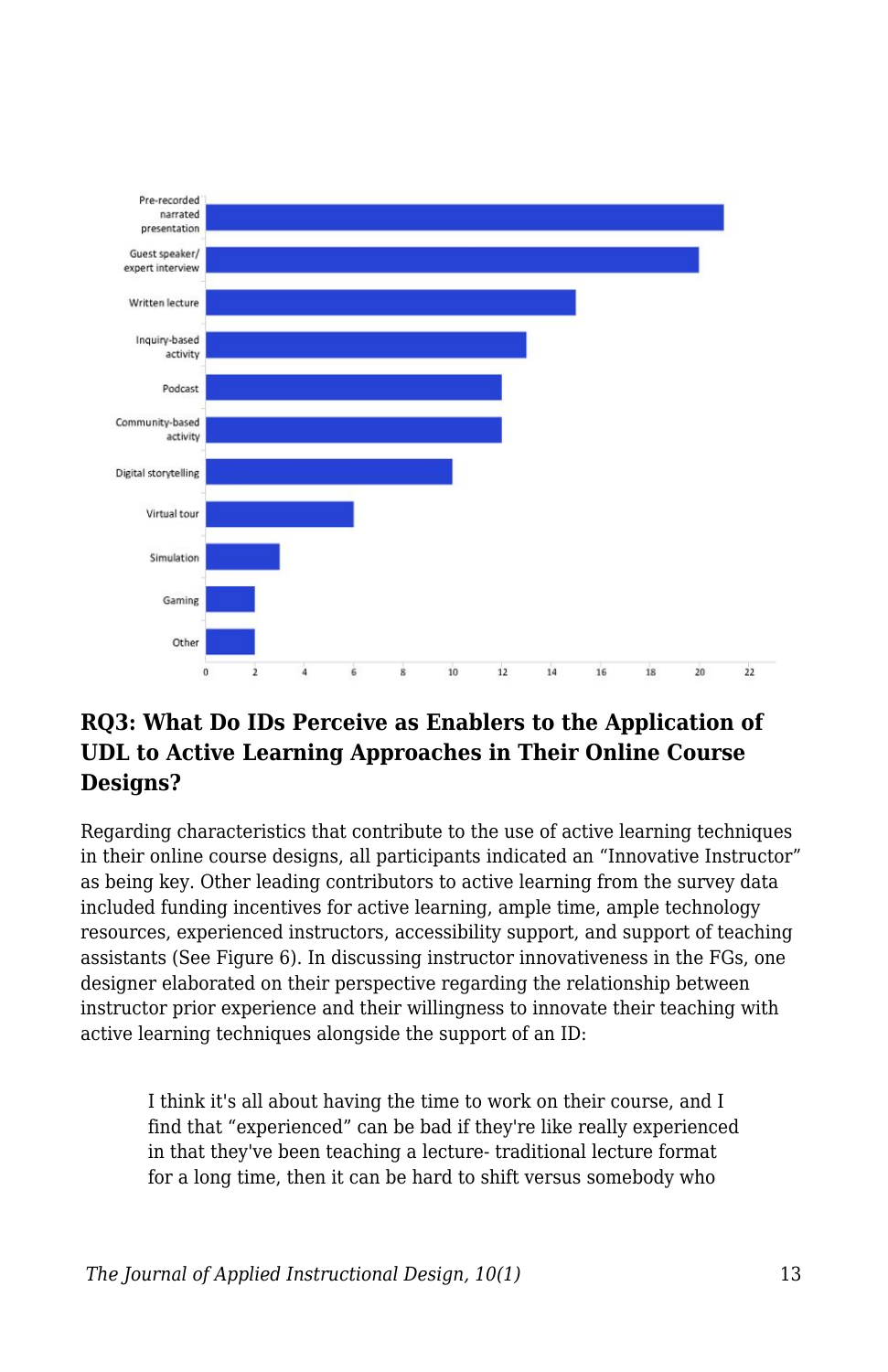might be a new instructor teaching the course for the very first time. They're kind of a blank slate and open to do whatever. And then I think the training, like if they have somebody like an instructional designer, giving them ideas and showing them examples that that can really go a long way versus somebody being expected to do it on their own and not quite knowing what to do or what to try or what tool might work best or that sort of thing.

#### Figure 6

 Average Rating of Enablers to the Application of UDL to Active Learning in Online Course Design



Additional enablers noted in the follow-up open-ended survey response included student buy-in, user-friendly technology, and "success stories." One respondent suggested the utility of "dissemination of current examples in use: case studies of tool-in-use for instructors to observe and consider." Application of active learning techniques is also supported when there is a "...shared vision and direction between subject matter expert and course designer." For leadership and IDs, they felt it was important to have "... a disciplined background: education, training, and experience. If you do not have those, the results will be middling and mostly miss the mark."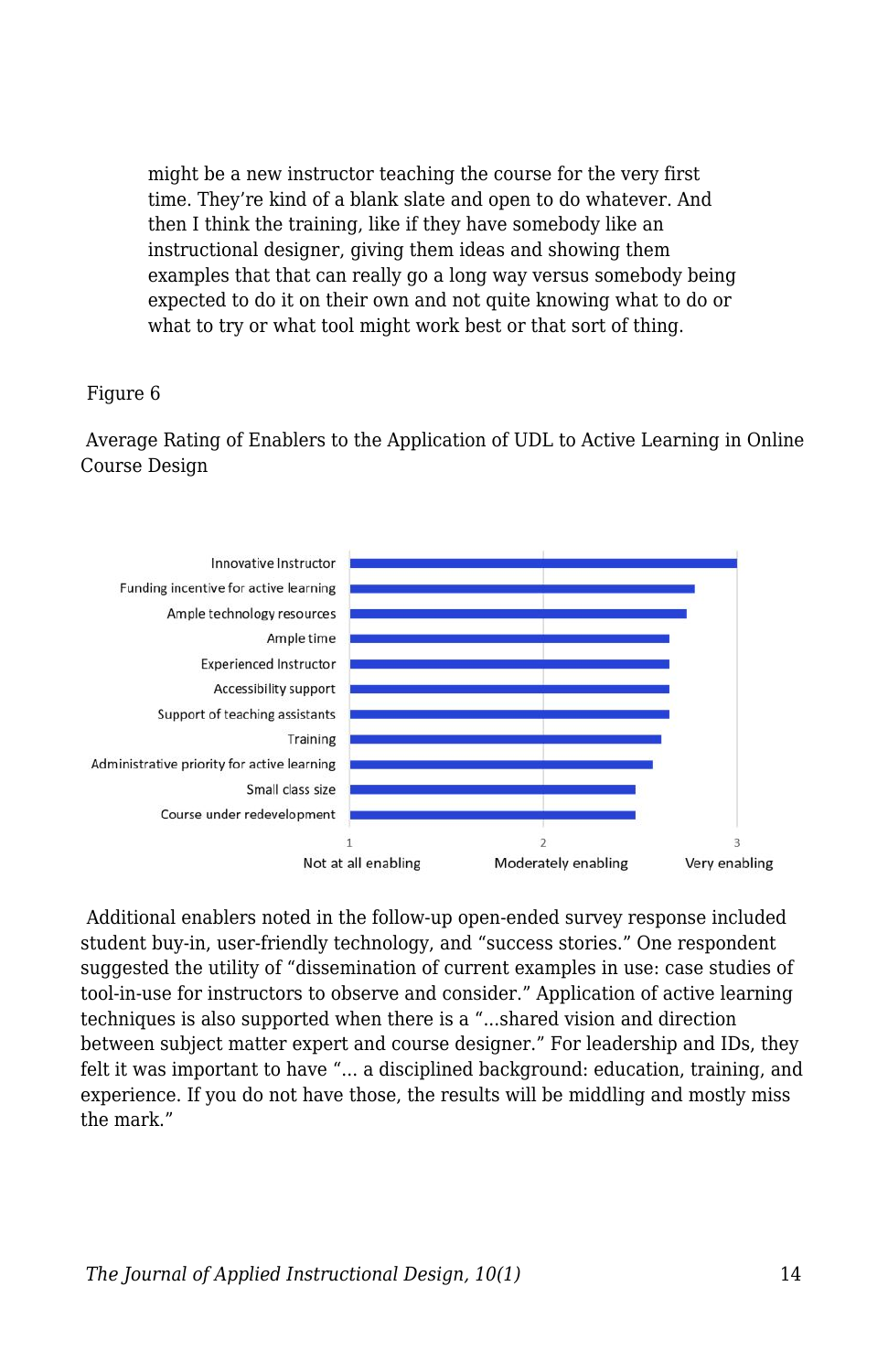### **RQ4: How Do IDs Address Barriers to the Application of UDL to Active Learning Approaches in Their Online Course Designs?**

IDs' perceived lack of time and instructors overwhelmed by their course preparation workload emerge as the greatest challenges to the implementation of active learning techniques in online course designs (See Figure 7). Other leading barriers from the survey data included accessibility concerns, resistance by instructors, unmanageability in large classes, lack of support staff, and lack of training. Respondents also noted some additional limiters to active learning implementation in the open-ended survey item, including poorly designed technology tools, slow Internet speeds, and the need to constantly update curriculum based on innovations and other changes.

Challenges related to the present COVID-19 pandemic were also expressed. One participant described feeling compelled to develop "easy-to-execute course designs" in seeing how overwhelmed faculty and students seemed during this challenging time. They remarked, "In general, professors and students have a hard time focusing on academics given our circumstances making it difficult for me as an ID to incorporate effective techniques that require more preparation." Another ID expressed the pandemic's impact on their role as, "This context [pandemic, wildfires, and witnessing how these catastrophes are aggravating racial injustices] is definitely limiting my ability to incorporate innovative learning techniques into course design."

Figure 7

Average Rating of Barriers to the Application of UDL to Active Learning in Online Course Design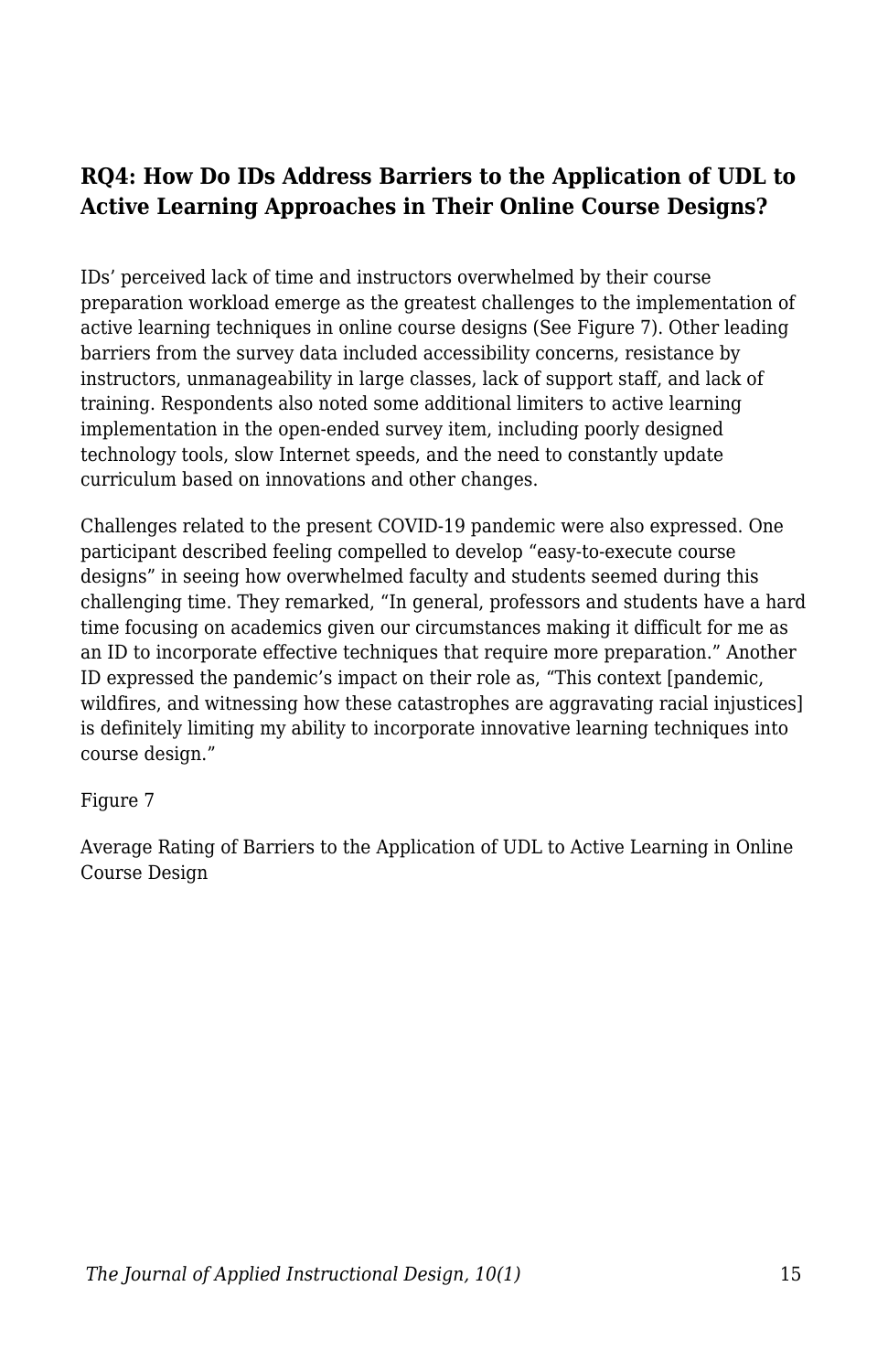

In the FGs and survey, IDs expressed barriers and possible solutions regarding leadership, institutionalized policies, and pedagogy, such as the following remarks:

- "...time-based and achievement/grading-oriented system of higher education, rather than a competency-based model."
- "...understanding the pedagogy and the best practices that drives the design decision is not prioritized."
- "When there is a dearth of knowledge in leadership, then intentional and principled instructional design will not be considered. "
- **"**An individual may be very invested in and successful at implementing active learning and others in the department could view their teaching practices negatively, which impacts their motivation to continue to do active learning or do it more visibly."

While many of these barriers may be beyond the control of the ID, some conceded that resolutions might be reached through training and non-training solutions.

### **Emergent Themes**

The data were dual coded for themes by the authors, and then codes were synthesized into four main emerging themes. The themes and sample quotations from the data that corresponded to each theme were shared with four key informants from across the three universities. The key informants confirmed that the emerging themes seemed reasonable and accurate. The four main emerging themes, with in vivo codes, and quoted examples provided in parenthesis are as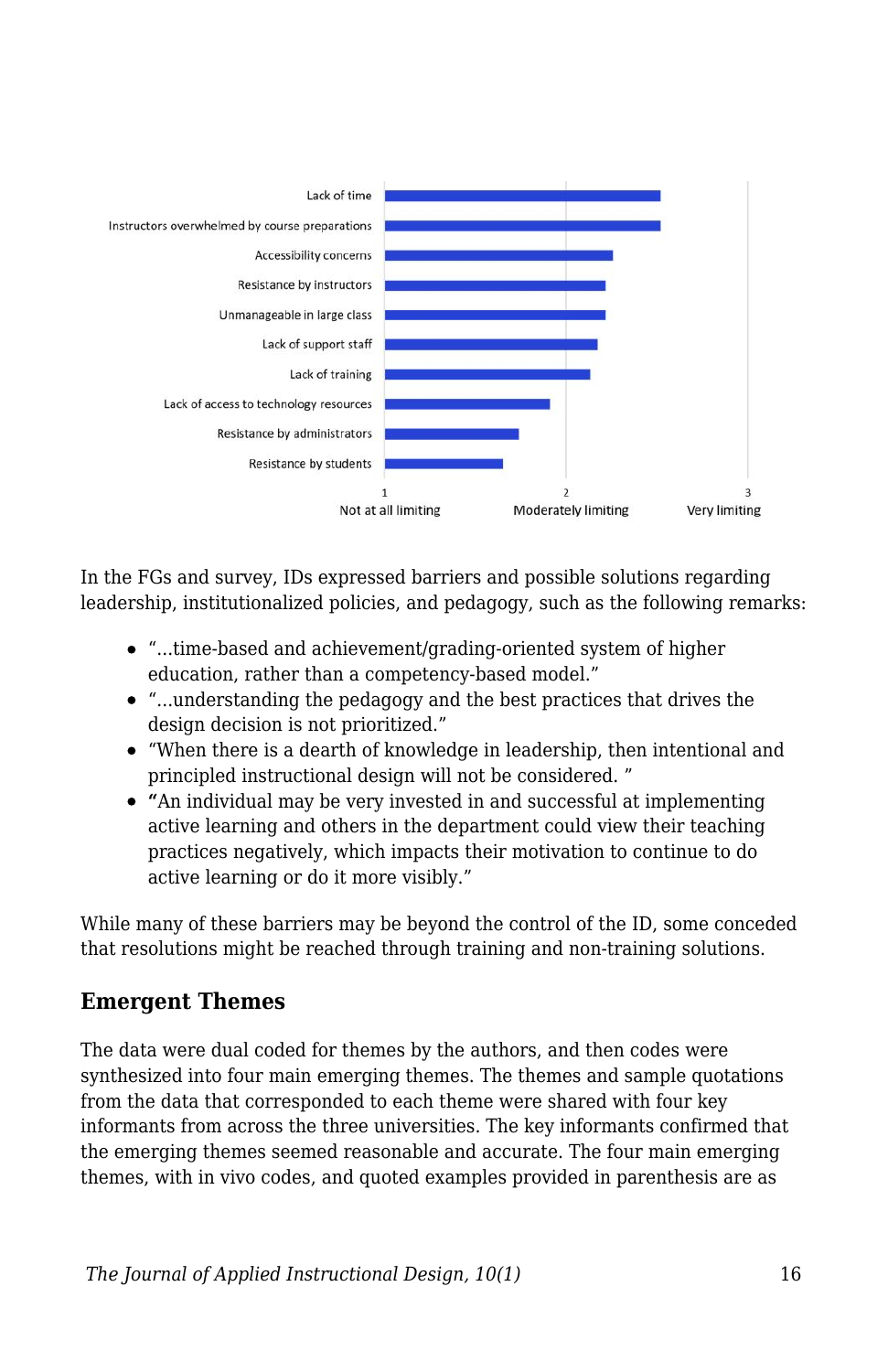follows:

- 1. belongingness (i.e., *autonomy, enhance community building, inclusion, journal clubs, student lounge*);
- 2. social learning space (i.e., *authentic learning experiences, bounce ideas first, group teach, interviews, microlearning, peer moderation, popcorn share, student-centeredness*);
- 3. structuredness (i.e., *guided exercises, just-in time video, polls for prework, predetermined criteria, strategic design of UDL*); and
- 4. universality (i.e., *adaptive learning, bundled transcripts, share notes with students in slides, strategically designed for the margins*).

In sum, the designers sought to foster a student presence in the social learning space, and they did so through certain structures (planned interactions) in coordination with universal access. They saw UDL and active learning both as having student-centeredness at their core.

## **Discussion**

This study highlights ID perspectives on the application of UDL and active learning in online course designs, as well as facilitation and hindrances encountered. Our goals were to contextualize their processes, innovations, and concerns. Overall, participants were highly educated, trained, and experienced in creating accessible online courses. The importance of UDL and its correlation to online active learning was evident in their contributions to this study, given the multiplicity of crises faced in their respective locations.

The emergent themes parallel Palmer and colleagues' (2003) principles for universal instructional design (UID) and the foundations of the UDL framework (CAST, 2018). Table 1 presents a comparison of the key themes alongside dimensions of UID and UDL. *Belongingness* and *social learning space* primarily address UDL's affective networks and corresponding principle of providing multiple means of engagement, while *structuredness* and *universality* may be associated with all three principles.

Table 1

Comparison of Emergent Themes with UID and UDL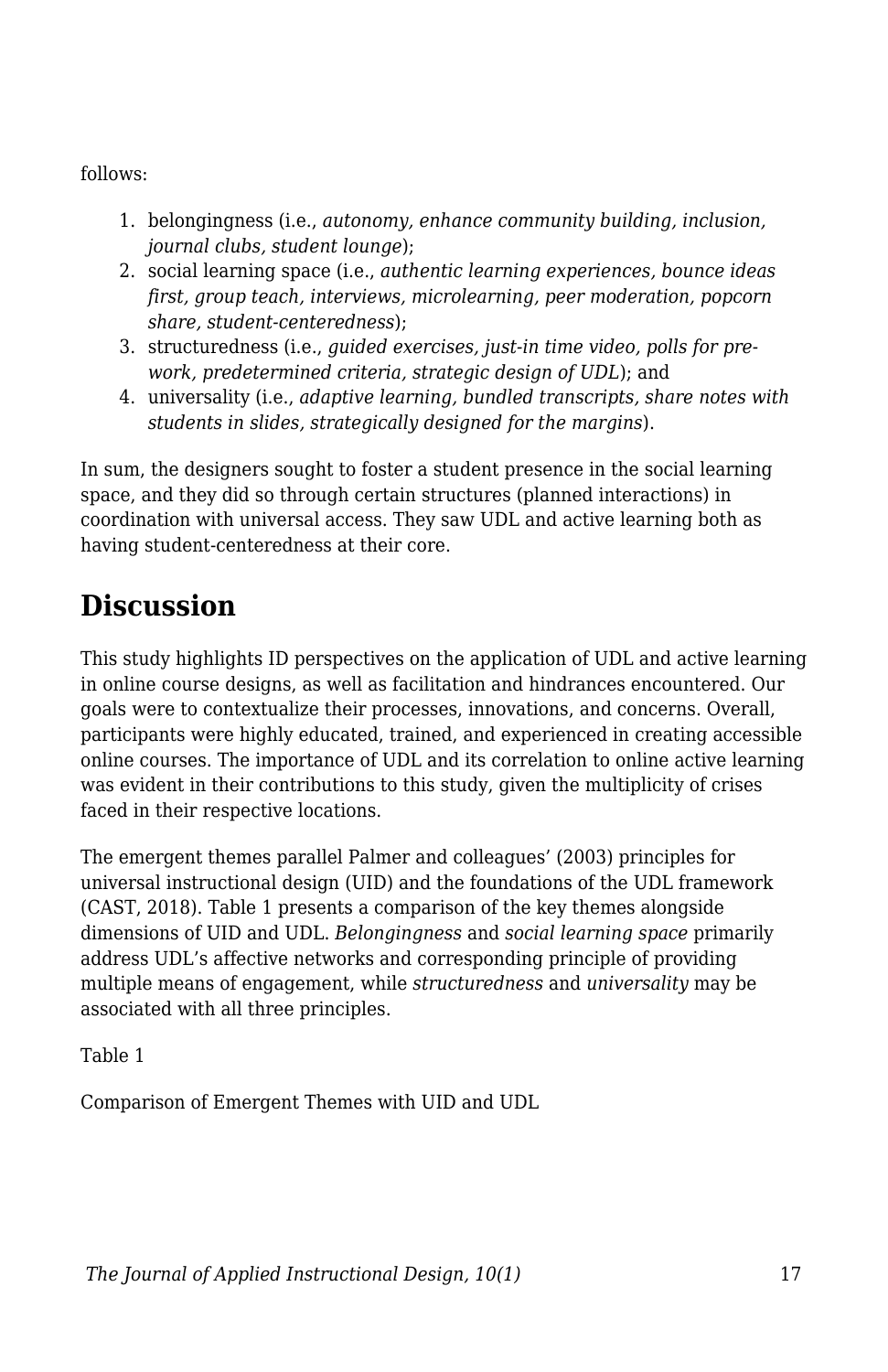| <b>Key themes</b>                                        | UID (Palmer $\&$<br>Caputo, 2003)                       | <b>UDL (CAST, 2018)</b>                                                                                                                                                                                                                           |  |  |
|----------------------------------------------------------|---------------------------------------------------------|---------------------------------------------------------------------------------------------------------------------------------------------------------------------------------------------------------------------------------------------------|--|--|
| <b>Belongingness</b><br>Accommodating<br>learning spaces |                                                         | Optimize individual choice &<br>autonomy (7.1), minimize threats<br>& distractions (7.3), facilitate<br>personal coping skills &<br>strategies (8.2), and<br>activatebackground knowledge<br>(3.1), as means of engagement<br>and representation. |  |  |
| Social learning<br>space                                 | Supportive learning<br>environment                      | Foster collaboration & community<br>$(8.3)$ , as a means of engagement.                                                                                                                                                                           |  |  |
| Structuredness                                           | Consistency,<br>explicitness,<br>minimization of effort | All the principles                                                                                                                                                                                                                                |  |  |
| Universality                                             | Accessibility, flexibility                              | All the principles                                                                                                                                                                                                                                |  |  |

### **Application of Instructional Strategies**

In Table 2, a summary of the online active learning-oriented instructional strategies used by participants is categorized by the typology of Ragan et al. (2008) with implications for practical application. In this typology, interactive tasks that involve collaborative tools and student groupings are characterized as *activity-centered lessons*. *Content-centered lesson*s contain passive tasks wherein students mainly interact with the content, with the exception being class discussions of the content. *Experience-centered activities* incorporate hands-on approaches to developing artifacts or serving/co-working with others. *Learnercentered activities* offer learners opportunities to enact self-directedness regarding their pursuit of knowledge, including metacognitive actions for selfregulated learning. There are affordances and constraints for each of these activity classifications, as are noted in the table, though these may vary depending on any given learning task or content focus.

#### Table 2

Instructional Strategies Utilized by Instructional Designers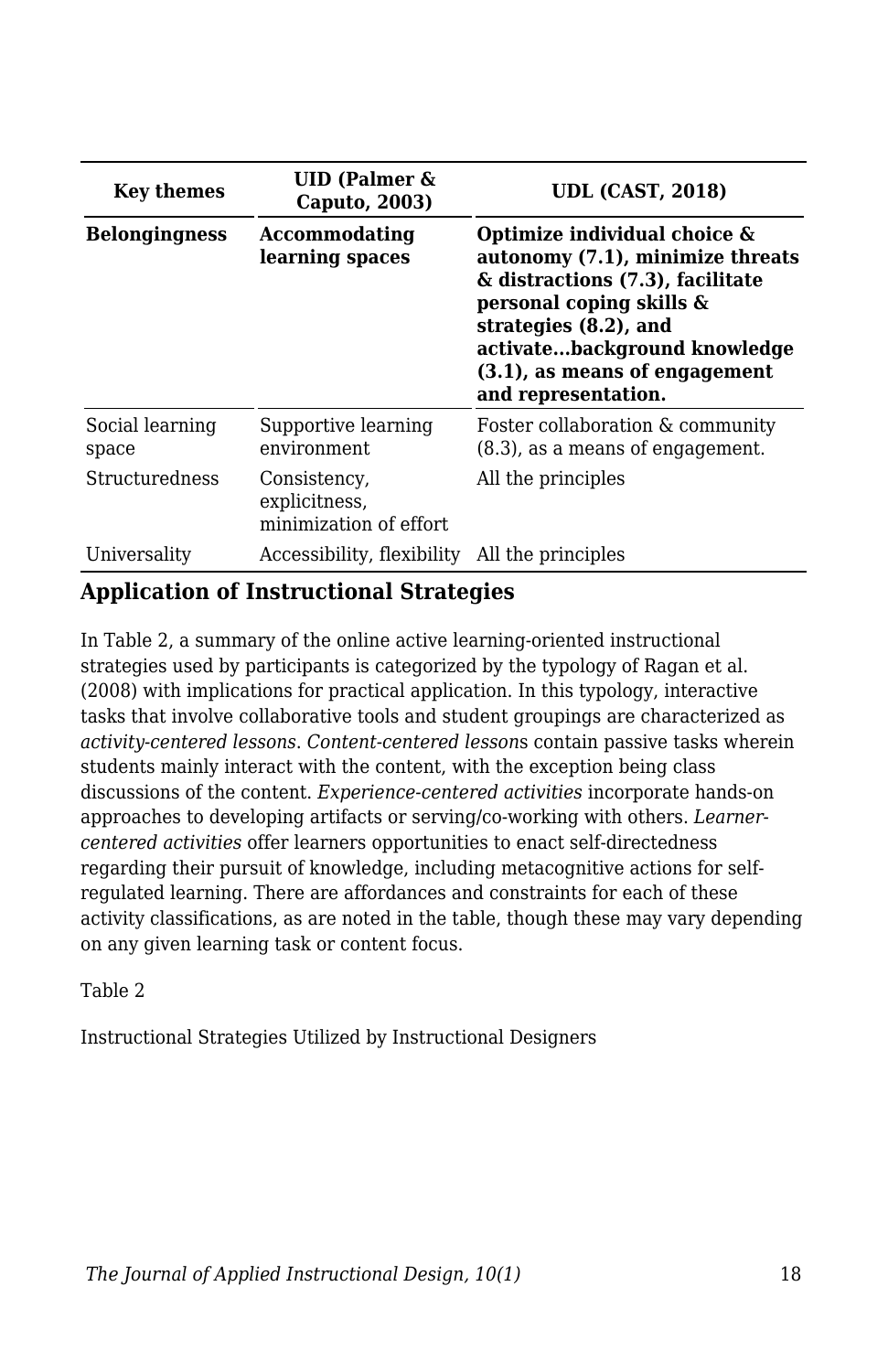| <b>Types</b>                      | <b>Strategies mentioned</b>                                                                                                        | <b>Implications for online</b><br>course design                                                                                                                                                                                                                       |  |  |
|-----------------------------------|------------------------------------------------------------------------------------------------------------------------------------|-----------------------------------------------------------------------------------------------------------------------------------------------------------------------------------------------------------------------------------------------------------------------|--|--|
| <b>Activity-centered</b>          | Case studies, debates,<br>games, group projects,<br>roleplay, students crowd-<br>source<br>information/resources<br>using criteria | Affordances include ease of<br>setup in web conferencing<br>breakout rooms, virtual<br>backgrounds, Internet<br>search engines, and<br>collaborative publishing<br>tools.Barriers include large<br>class size, non-innovative<br>instructors, and setup for<br>games. |  |  |
| Content-centered                  | Discussions, presentations,<br>writing activities                                                                                  | Affordances include familiarity<br>of tasks and ease of<br>management.Barriers include<br>large class sizes for discussions<br>and presentations.                                                                                                                     |  |  |
| Experience-centered None provided |                                                                                                                                    | Constraints are inhibiting IDs<br>from considering these.                                                                                                                                                                                                             |  |  |
| Learner-centered                  | Polls/Quizzes, peer<br>feedback                                                                                                    | Affordances for polls include<br>just-in-time feedback, the<br>opportunity to share and<br>discuss students' input, and<br>feasibility in large<br>classes Barriers include non-<br>innovative instructors.                                                           |  |  |

In applying the variety of instructional strategies, we recommend that learner preferences be supported through multimodal opportunities for learning. For example, alternatives to live virtual lectures are important because of the brain's inability to pay attention, process, and store lengthy amounts of information (Baddeley et al., 1974; Bruning et al., 2011; Miller, 1956; Sweller et al., 1998). Further guidance, exemplars, and training are needed for designers and instructors regarding *experience-centered* instructional strategies to overcome present constraints for this modality. Experience-centered techniques in the online environment offer great potential for online licensure/professional courses such as teacher education, nursing, health sciences, and instructional design.

### **Enablers and Barriers**

In collaboration with experienced innovative instructors, IDs felt they could successfully design active online courses as per the UDL framework, if given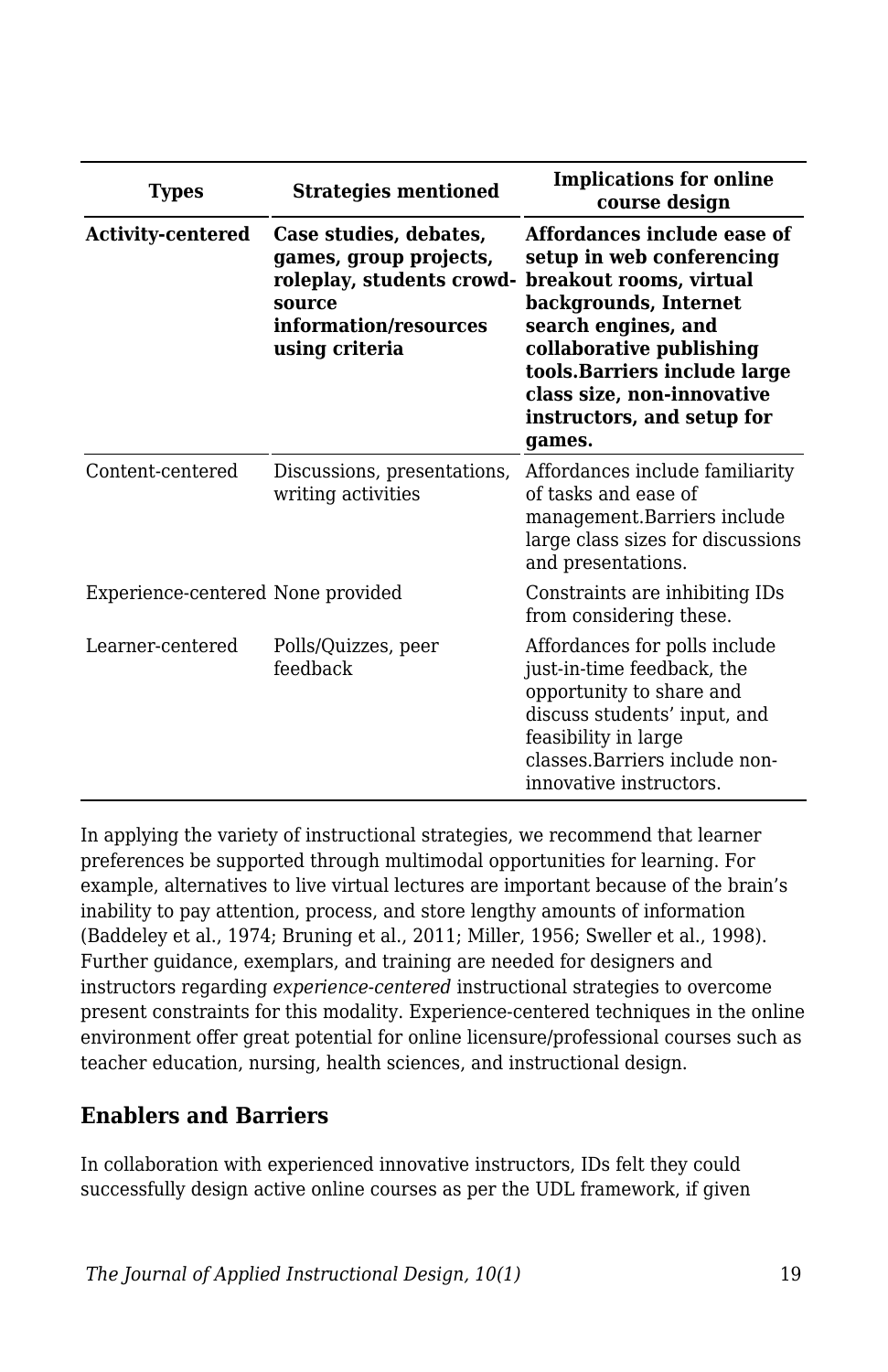sufficient resources (e.g., time, funding, technology) and accessibility support. According to the Association for Talent Development's categorization of root causes (Wilmore, 2004), the barriers expressed in this study fall into the performance improvement factors of information, knowledge/skills, resources, and structure/process. Instructors' lack of time to develop active learning material has been identified in prior research, including Miller and Metz (2014). Challenges faced by IDs collaborating with instructors have also been identified in prior research such as Bain (2020), though the barriers of instructors' lack of innovation or online teaching experience were not mentioned.

In remote teaching situations prompted by various crises, instructors (regardless of experience) may be called upon to teach online. Emergency remote teaching online may be different than traditionally designed online coursework, wherein specific criteria and guidelines may be more thoroughly incorporated (Hodges et al., 2020). More investigations are needed to decipher the complexities of collaborating with instructors ranging in experience and openness to innovation to provide online accessible education irrespective of the situation.

### **Study Limitations**

This study was exploratory, and as such, limited in scope. Findings represent the perspectives of the participant sample and are not intended to be generalized. Further iterations of the UDL-OAL instrument could be expanded to include the additional suggested contributions from participants in this pilot study. Further, the study is situated within the context of challenges related to the COVID-19 pandemic, which involves a large-scale application of online learning at present in US higher education institutions to mitigate viral spread. The pressures to reinvent approaches to deliver content in this remote format have necessitated a rapid redesign of coursework and other learning experiences. Future research could address this gap by exploring success case scenarios particular to the barriers identified in this study. Additionally, scholarly inquiry into the collaborative aspects of ID in coordination with instructor openness to innovation may yield valuable insights into the expanded application of active-learning techniques to support varied learner needs.

## **Conclusion**

With the input from IDs, we explored approaches to designing online active learning techniques from a UDL stance. The ideas and concerns raised can be used to inform our practice and the stakeholders involved in instructional design in higher education. We hope that our case study is replicated through both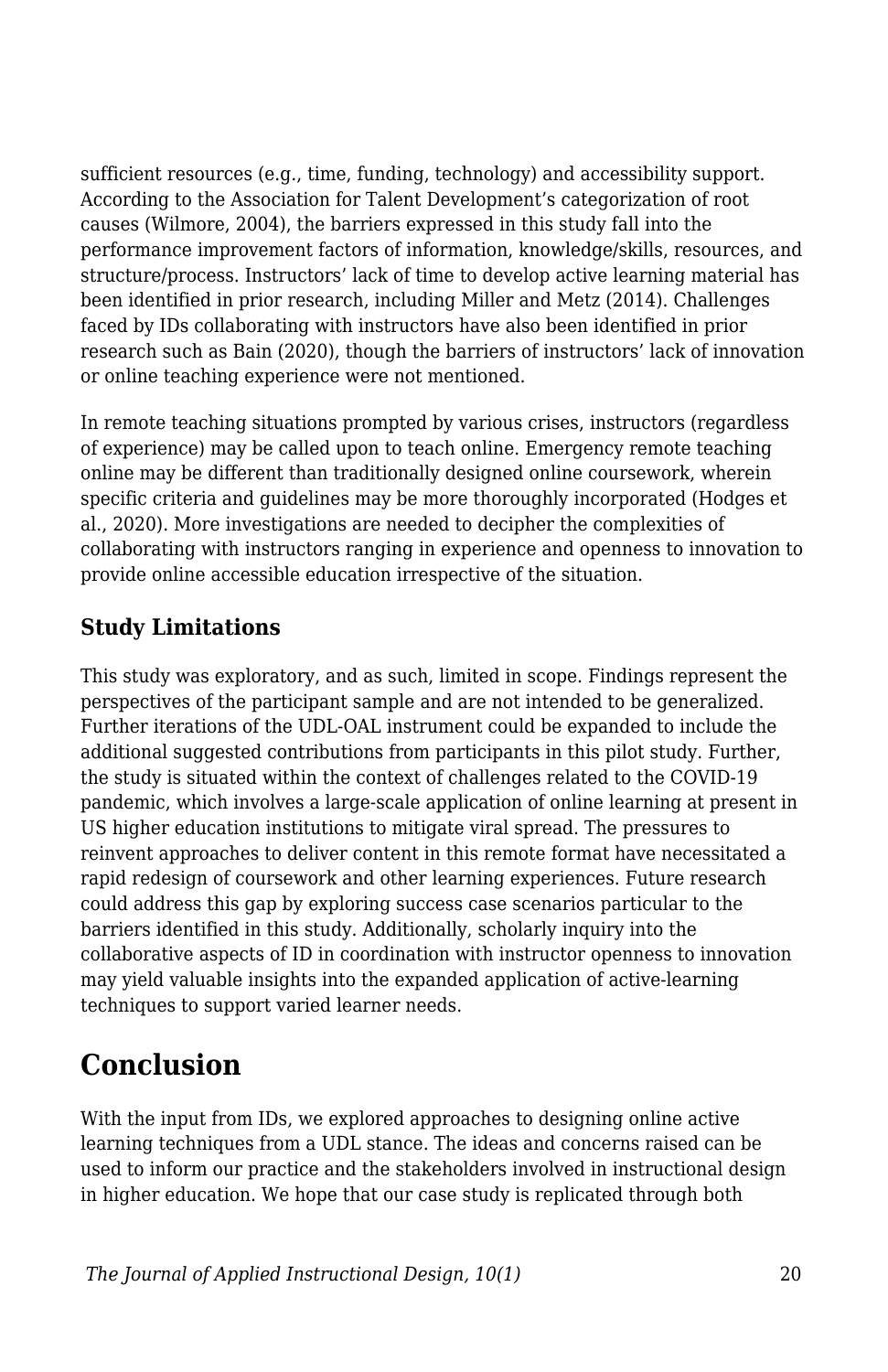innovative and necessary modifications to other contexts (e.g., rural, private, international) and that the study instruments will be utilized and expanded. We are thankful to our participants who most enthusiastically shared their compassion for making online education accessible to all.

## **References**

- Andrews, T. M., Leonard, M. J., Colgrove, C. A., & Kalinowski, S. T. (2011). Active learning not associated with student learning in a random sample of college biology courses. *CBE Life Sciences Education*, *10*(4), 394–405. [https://edtechbooks.org/-hGHhi](https://doi.org/10.1187/cbe.11-07-0061)
- Arbaugh, B. (2019). An empirical verification of the Community of Inquiry Framework. *Online Learning, 11*(1). [https://edtechbooks.org/-yMn](http://dx.doi.org/10.24059/olj.v11i1.1738)
- Baddeley, A. D., & Hitch, G. (1974). Working memory. In G. H. Bower (Ed.), *The psychology of learning and motivation* (Vol. 8, pp. 47-90). Academic Press. [https://edtechbooks.org/-JzBq](https://doi.org/10.1016/S0079-7421(08)60452-1)
- Bain, A. (2020). Addressing the challenges of program and course design in higher education with design technologies. *The Journal of Applied Instructional Design, 9*(2), 1-9. [https://edtechbooks.org/-RUby](https://edtechbooks.org/jaid_9_2/addressing_the_chall)
- Baytiyeh, H. (2018). Online learning during post-earthquake school closures. *Disaster Prevention & Management, 27*(2), 215-227. [https://edtechbooks.org/-ukL](https://doi.org/10.1108/DPM-07-2017-0173)
- Black, R.D., Weinberg, L.A., & Brodwin, M.G. (2015). Universal design for learning and instruction: Perspectives of students with disabilities in higher education. *Exceptionality Education International, 25*(2), 1-26. [https://edtechbooks.org/-JzF](https://ir.lib.uwo.ca/cgi/viewcontent.cgi?article=1131&context=eei)
- Bloom, B. S. (Ed.), Engelhart, M. D., Furst, E. J., Hill, W. H., & Krathwohl, D. R. (1956). *Taxonomy of educational objectives: The classification of educational goals. Handbook 1: Cognitive domain*. David McKay.
- Brown, J., Collins, A., & Duguid, P. (1989). Situated cognition and the culture of learning. *Educational Researcher, 18*(1), 32–42. [https://edtechbooks.org/-GFh](https://core.ac.uk/download/pdf/4826414.pdf)
- Bruning, R. H., Schraw, G. J., & Norby, M. M. (2011). *Cognitive psychology and instruction* (5th ed.). Pearson.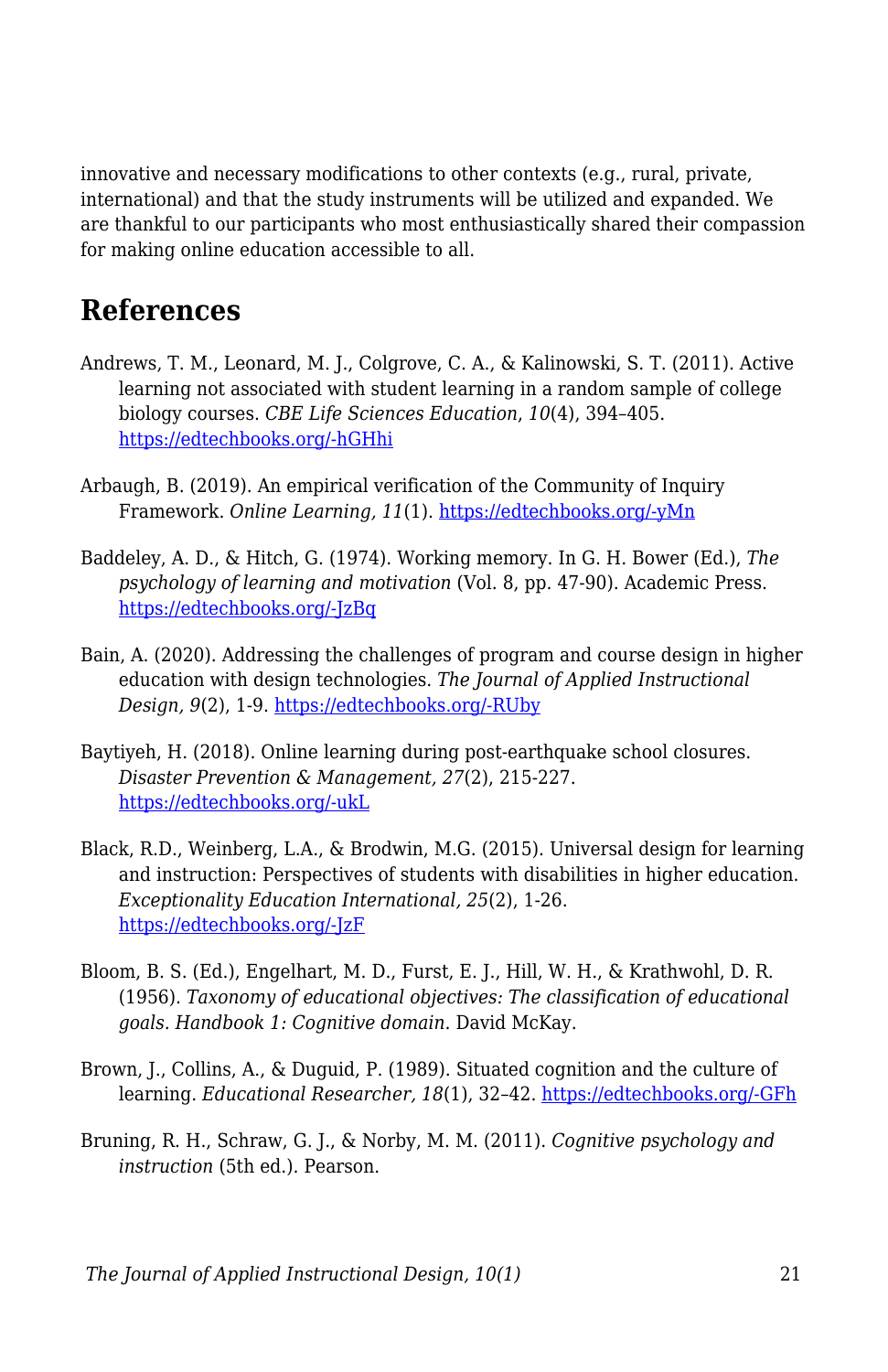- CAST. (2018). Universal Design for Learning Guidelines version 2.2. <http://udlguidelines.cast.org>
- Cavanagh, A. J., Chen, X., Bathgate, M., Frederick, J., Hanauer, D. I., & Graham, M. J. (2018). Trust, growth mindset, and student commitment to active learning in a college science course. *CBE life sciences education*, *17*(1), 1-8. [https://edtechbooks.org/-JWk](https://doi.org/10.1187/cbe.17-06-0107)
- Debruler, K., Denton, C., Mckay, A., & Sicilia, E. (2020). Supporting Michigan educators through the transition to online learning. In R. E. Ferdig, E. Baumgartner, R. Hartshorne, R. Kaplan-Rakowski, & C. Mouza (Eds.), *Teaching, Technology, and Teacher Education During the COVID-19 Pandemic: Stories from the Field* (pp. 179-185). Association for the Advancement of Computing in Education (AACE). [https://edtechbooks.org/-hYV](https://www.learntechlib.org/p/216903/)
- Dewey, J. (1938). *Experience and education.* The Kappa Delta Pi Lecture Series. Collier Books.
- Dickinson, K.J., & Gronseth, S.L. (2020). Application of Universal Design for Learning (UDL) principles to surgical education during the COVID-19 pandemic. *Journal of Surgical Education, 77*(5), 1008-1012. [https://edtechbooks.org/-qTmo](https://www.sciencedirect.com/science/article/pii/S1931720420301987)
- Dweck, C. (2009). Developing Growth Mindsets: How Praise Can Harm, and How to Use it Well. [Presentation]. Paper presented at the Scottish Learning Festival, Glasgow. [https://edtechbooks.org/-hUI](http://www.educationscotland.gov.uk/video/c/video_tcm4565678.asp)
- Freeman, S., Haak, D., & Wenderoth, M. P. (2011). Increased course structure improves performance in introductory biology. *CBE Life Sciences Education*, *10*(2), 175–186. [https://edtechbooks.org/-pXaw](https://doi.org/10.1187/cbe.10-08-0105)
- Freeman, S., Eddy, S. L., McDonough, M., Smith, M. K., Okoroafor, N., Jordt, H., & Wenderoth, M. P. (2014). Active learning increases student performance in science, engineering, and mathematics. *PNAS, 111*(23), 8410-8415. [https://edtechbooks.org/-EGL](https://doi.org/10.1073/pnas.1319030111)
- Garrison, D. R., Anderson, T., & Archer, W. (2000). Critical inquiry in a text-based environment: Computer conferencing in higher education. *The Internet and Higher Education 2*(2-3), 87-105. [https://edtechbooks.org/-acvh](http://dx.doi.org/10.1016/S1096-7516(00)00016-6)

Gelles, L. A., Lord, S. M., Hoople, G. D., Chen, D. A., & Mejia, J. A. (2020).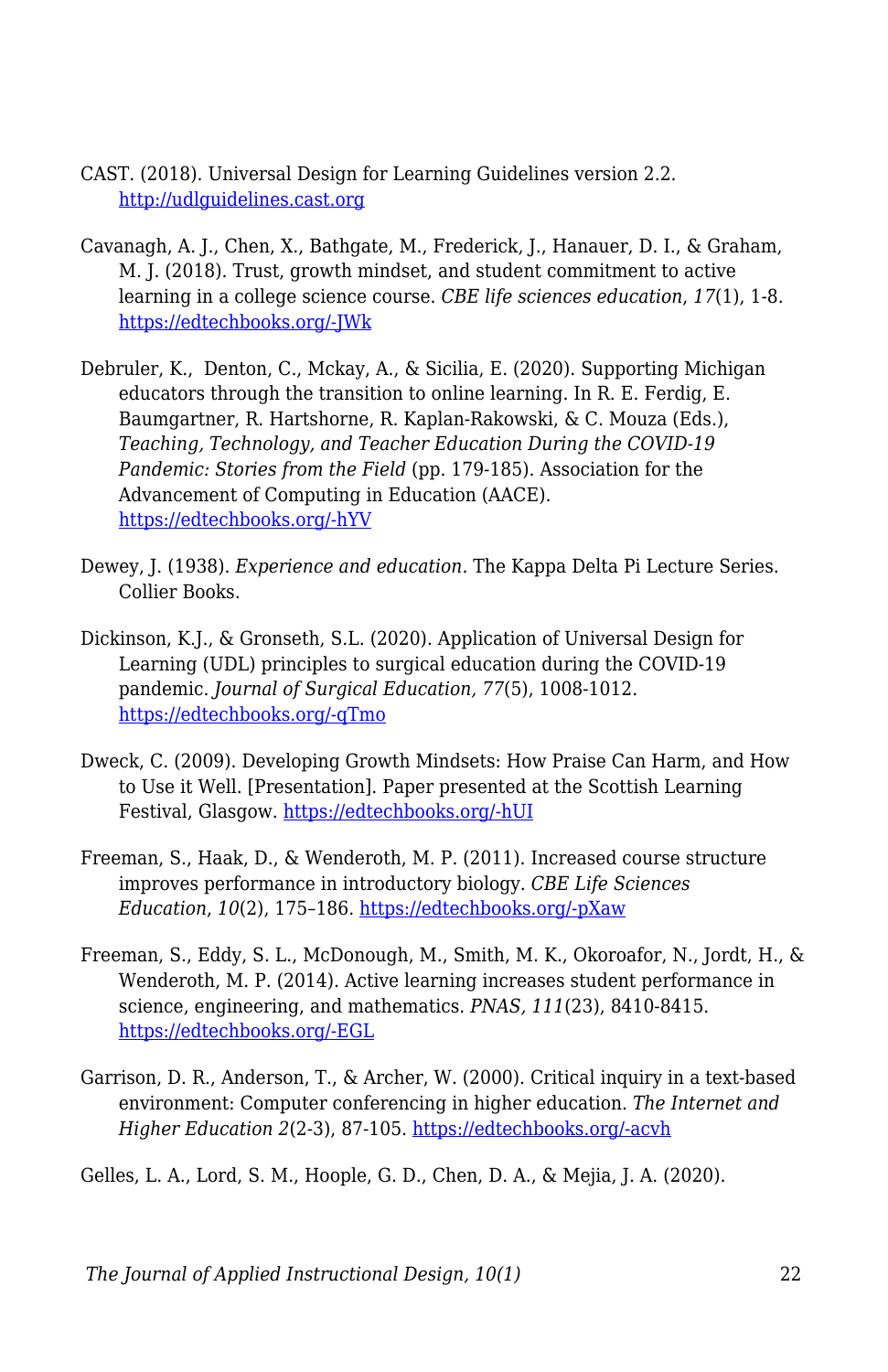Compassionate Flexibility and Self-Discipline: Student Adaptation to Emergency Remote Teaching in an Integrated Engineering Energy Course during COVID-19. *Education Sciences*, *10*(11), 304. [https://edtechbooks.org/-uuYr](https://doi.org/10.3390/educsci10110304)

- Glaser, B. (1978). *Theoretical sensitivity: Advances in the methodology of grounded theory.* Sociology Press.
- Goldowsky, B. N., & Coyne, P. (2016). Supporting engagement and comprehension online through multiple means of expression. *Proceedings of the 13th Web for All Conference* (39) 1-4. [https://edtechbooks.org/-tsW](https://dl.acm.org/doi/10.1145/2899475.2899488)
- Gronseth, S. (2018). Inclusive design for online and blended courses: Connecting web content accessibility guidelines and Universal Design for Learning. *Educational Renaissance, 7*, 1-9. [https://edtechbooks.org/-fML](https://doi.org/10.33499/edren.v7i1.114)
- Gronseth, S.L., Fu, J., Hebert, W., Zhang, H., Ugwu, L., & Nguyen, P. (2020). Connecting learners through technology in COVID-19: Facilitating pre-service teacher collaboration during the pandemic. In R. E. Ferdig, E. Baumgartner, R. Hartshorne, R. Kaplan-Rakowski, & C. Mouza (Eds.), *Teaching, Technology, and Teacher Education During the COVID-19 Pandemic: Stories from the Field* (pp. 179-185). Association for the Advancement of Computing in Education (AACE). [https://edtechbooks.org/-hYV](https://www.learntechlib.org/p/216903/)
- Harris, N., & Bacon, C. E. W. (2019). Developing cognitive skills through active learning: A systematic review of health care professions. *Athletic Training Educational Journal, 14*(2), 135–148.<http://doi.org/10.4085/1402135>
- Hodges, C., Moore, S., Lockee, B., Trust, T., & Bond, A. (2020). The difference between emergency remote teaching and online learning. *EDUCAUSE Review.* [https://edtechbooks.org/-sZA](https://er.educause.edu/articles/2020/3/the-difference-between-emergency-remote-teaching-and-online-learning)
- Johnson, R. B., & Christensen, L. B. (2014). *Educational research: Quantitative, qualitative, and mixed approaches* (5th ed.). Sage.
- Johnson, D. W., & Johnson, R. (1999a). *Learning together and alone: Cooperative, competitive, and individualistic learning* (5th ed.). Allyn & Bacon.
- Kizilcec, R. F., Reich, J., Yeomans, M., Dann, C., Brunskill, E., Lopez, G., Turkey, S., Williams, J. J., & Tingley, D. (2020). Scaling up behavioral science interventions in online education. *Proceedings of the National Academy of Sciences, 117*(26), 14900-14905. [https://edtechbooks.org/-bgMi](https://doi.org/10.1073/pnas.1921417117)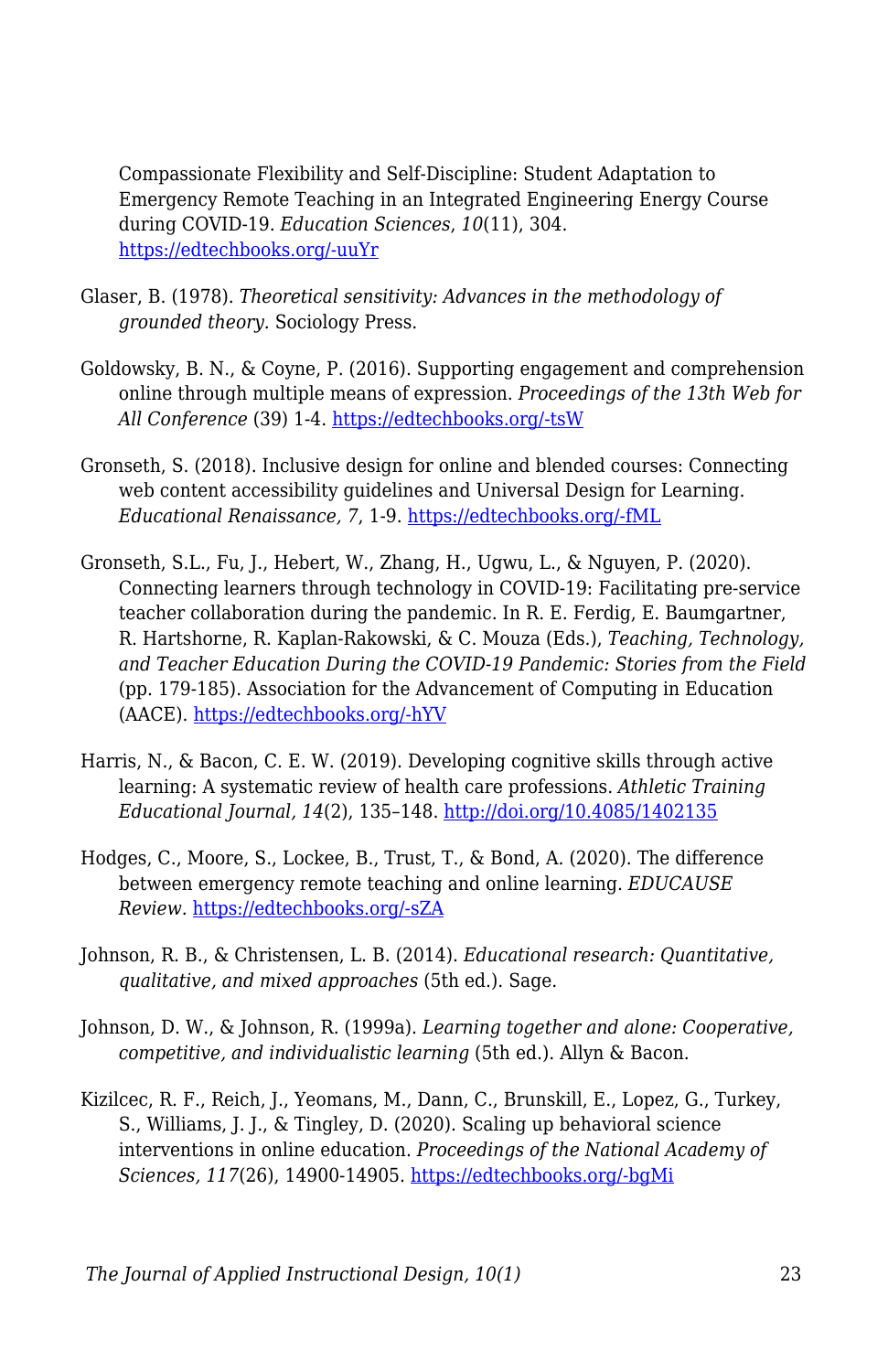- Kumar, S. & Ritzhaupt, A. (2017). What do instructional designers in higher education really do? *International Journal on E-Learning, 16*(4), 371-393. [https://edtechbooks.org/-owHI](https://www.learntechlib.org/primary/p/150980/)
- Lage, M., Platt, M., Treglia, M. (2000). Inverting the classroom: A gateway to creating an inclusive learning environment. *The Journal of Economic Education, 31*(1)*,* 30-43. [https://edtechbooks.org/-Rgqj](https://doi.org/10.2307/1183338)
- Lave, J., & Wenger, E. (1991). *Situated learning: Legitimate peripheral participation*. Cambridge University Press. [https://edtechbooks.org/-Tjgw](https://doi.org/10.1017/cbo9780511815355)
- Mazur, E. (1997). *Peer instruction: A user's manual*. Prentice-Hall.
- Means, B., Toyama, Y., Murphy, R., & Bakia, M. (2013). The effectiveness of online and blended learning: A meta-analysis of the empirical literature. *Teachers College Record, 115*, 1-47. [https://edtechbooks.org/-NEfk](https://archive.sri.com/sites/default/files/publications/effectiveness_of_online_and_blended_learning.pdf)
- Meyer, A., Rose, D., & Gordon, D. (2014). *Universal Design for Learning: Theory and practice.* CAST Professional Publishing.
- Miller, G. A. (1956). The magical number seven, plus-or-minus two: Some limits on our capacity for processing information. *Psychological Review*, *63*, 81-97. [https://edtechbooks.org/-WHHi](https://psycnet.apa.org/doi/10.1037/h0043158)
- Miller, C. J., & Metz, M. J. (2014). A comparison of professional-level faculty and student perceptions of active learning: its current use, effectiveness, and barriers. *Advances in Physiology Education*, *38*(3), 246–252. <https://doi.org/10.1152/advan.00014.2014>
- Palmer, J., & Caputo, A. (2003). *Universal instructional design: Implementation guide.* University of Guelph. [https://edtechbooks.org/-bmI](https://cer.jhu.edu/files/uid-implementation-guide-v6.pdf)
- Prince, M. (2004). Does active learning work? A review of the research. *Journal of Engineering Education, 93*(3), 223-331. [https://edtechbooks.org/-YomF](https://www.engr.ncsu.edu/wp-content/uploads/drive/1smSpn4AiHSh8z7a0MHDBwhb_JhcoLQmI/2004-Prince_AL.pdf)
- Quality Matters™ Higher Education Rubric, sixth edition. (2018). Maryland Online, Inc. [https://edtechbooks.org/-urE](https://www.qualitymatters.org/sites/default/files/PDFs/StandardsfromtheQMHigherEducationRubric.pdf)
- Ragan, T. J., Smith, P. L., & Curda, L. K. (2008). Outcome referenced, conditionsbased theories and models. In J.M. Spector, M. D. Merrill, J. van Merriënboer, & M. P. Driscoll (Eds.), *Handbook of research on educational communications and technology* (3rd ed., pp. 383- 399). Lawrence Erlbaum Associates/Taylor and Francis Group.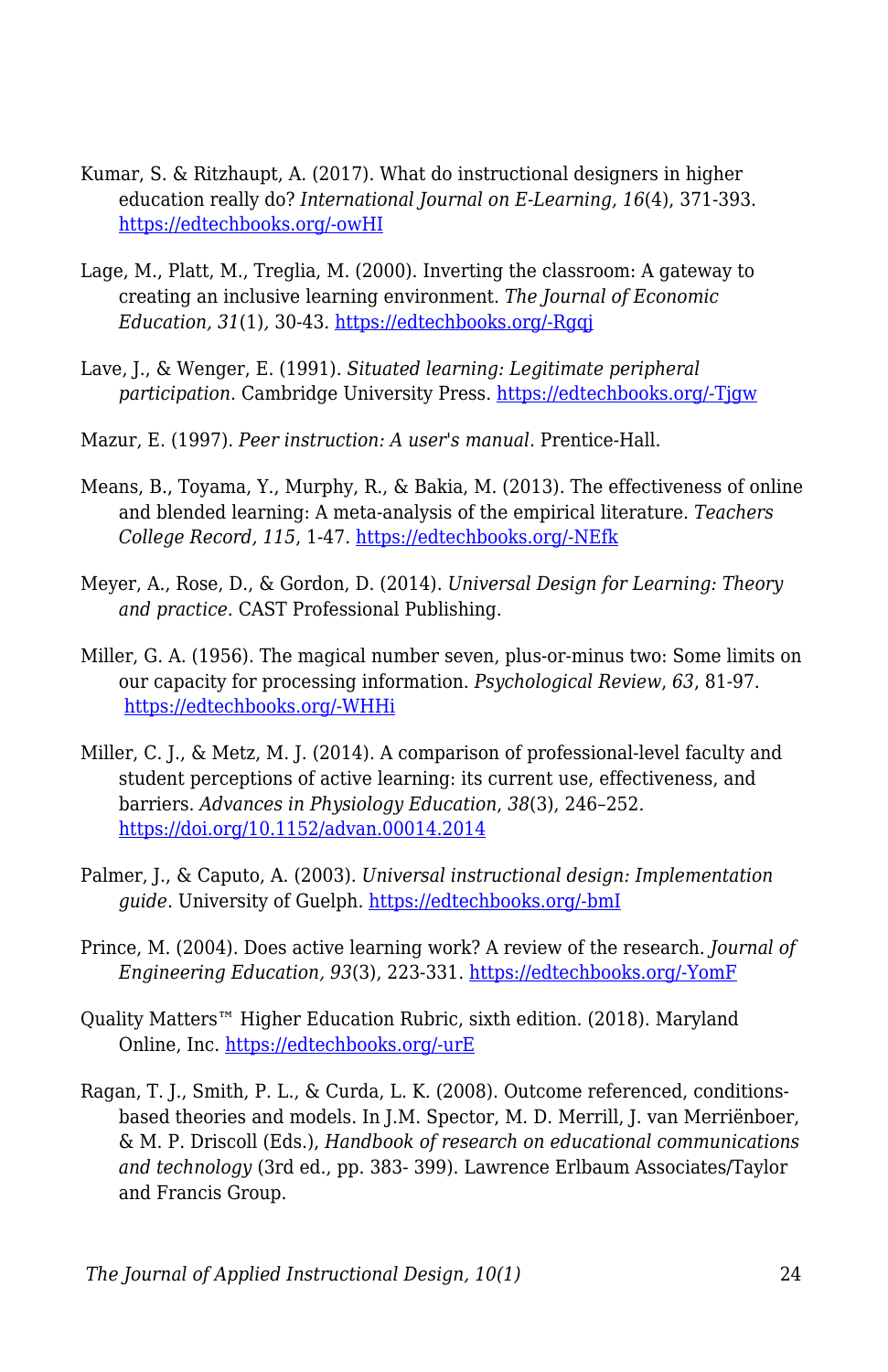- Roman, T. (2020). Supporting the mental health of preservice teachers in COVID-19 through trauma-informed educational practices and adaptive formative assessment tools. *Journal of Technology and Teacher Education, 28*(2), 473-481. [https://edtechbooks.org/-bKk.](https://www.learntechlib.org/primary/p/216363/)
- Rudestam, K. E., & Schoenholtz-Read, J. (2010). The flourishing of adult online education: An overview. In K. E. Rudestam & J. Schoenholtz-Read (Eds.), *Handbook of online learning* (2nd ed.*,* pp. 1-28). Sage.
- Sweller, J., Van Merriënboer, J., & Paas, F. (1998). Cognitive architecture and instructional design. *Educational Psychology Review 10*(3), 251–296. [https://edtechbooks.org/-SvTT](https://doi.org/10.1023/A:1022193728205)
- Tanner K. D. (2013). Structure matters: twenty-one teaching strategies to promote student engagement and cultivate classroom equity. *CBE life sciences education*, *12*(3), 322–331. [https://edtechbooks.org/-FEgU](https://doi.org/10.1187/cbe.13-06-0115)
- Theobald, E. J., Hill, M. J., Tran, E., Agrawal, S., Arroyo, E. N., Behling, S., Chambwe, N., Cintrón, D. L., Cooper, J. D., Dunster, G., Grummer, J. A., Hennessey, K., Hsiao, J., Iranon, N., Jones, L., 2nd, Jordt, H., Keller, M., Lacey, M. E., Littlefield, C. E., Lowe, A., … & Freeman, S. (2020). Active learning narrows achievement gaps for underrepresented students in undergraduate science, technology, engineering, and math. *Proceedings of the National Academy of Sciences of the United States of America*, *117*(12), 6476–6483. [https://edtechbooks.org/-oYm](https://doi.org/10.1073/pnas.1916903117)

Willmore, J. (2004). *Performance basics*. ASTD Press.

### **Appendix A**

#### **Universal Design for Learning - Online Active Learning (UDL-OAL) Survey**

#### **Demographics Section**

- 1. What is your gender?
	- 1. Female
	- 2. Male
	- 3. Non-binary
	- 4. Prefer not to disclose
- 2. How long have you been an instructional designer?
	- 1. 6 months-2 years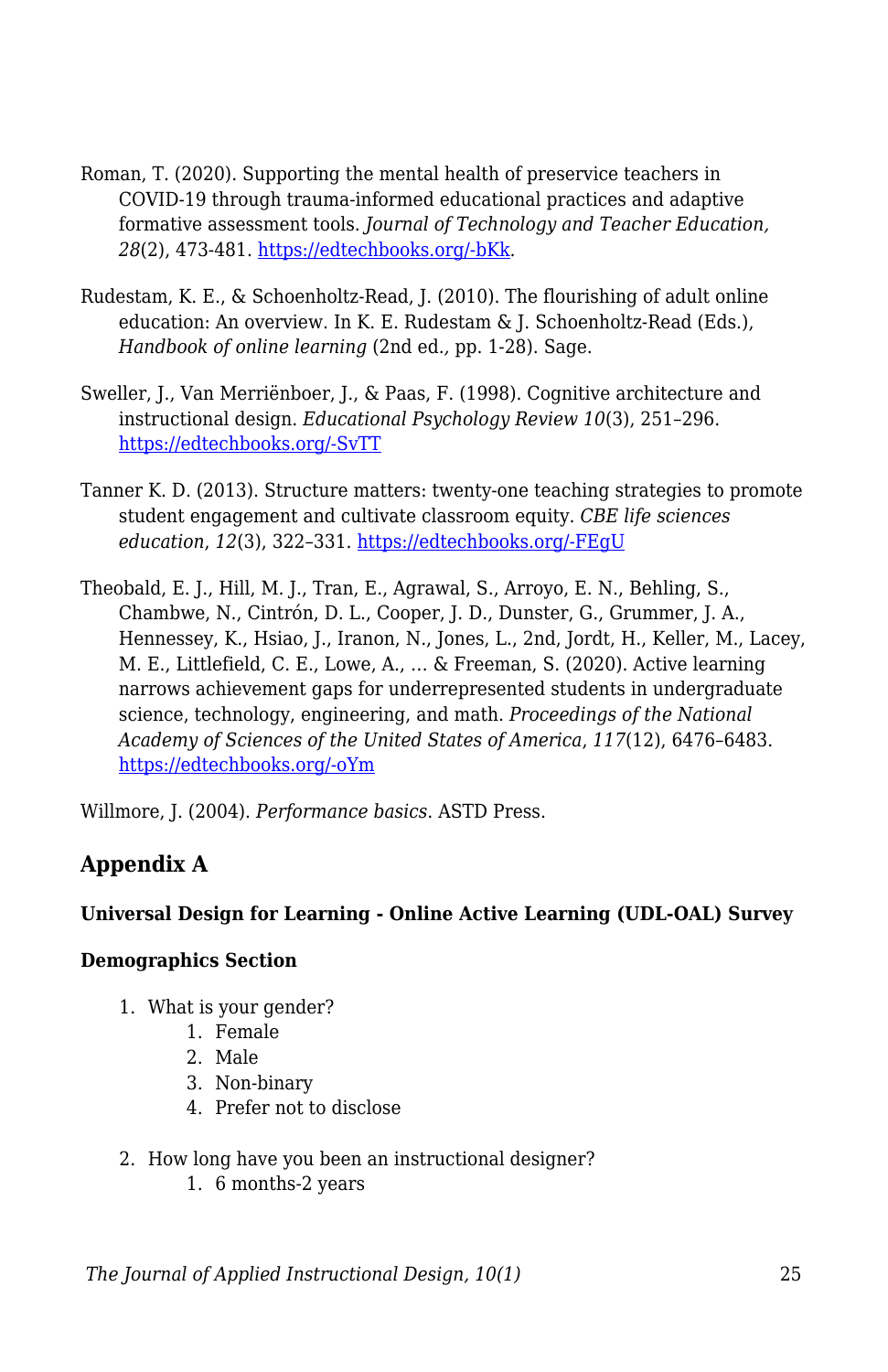- 2. 3-5 years
- 3. 6-8 years
- 4. 9-11 years
- 5. 12+ years
- 3. What is your highest level of education?
	- 1. Associate's degree
	- 2. Bachelor's degree
	- 3. Graduate certificate
	- 4. Master's degree
	- 5. Doctoral degree
- 4. To gain a sense of the range of study participant experiences, describe any formal training you have completed related to instructional design. [free text]
- 5. What content area(s) do you tend to support or design for? Check all that apply.
	- 1. Architecture
	- 2. Arts
	- 3. Business
	- 4. Education
	- 5. Engineering
	- 6. Health Sciences
	- 7. Hotel, Restaurant Management, Hospitality
	- 8. Languages
	- 9. Law
	- 10. Liberal Arts
	- 11. Library and Information Sciences
	- 12. Mathematics
	- 13. Natural Sciences
	- 14. Social Sciences
	- 15. Social Work
	- 16. Technology (e.g., computer information systems, construction management)
	- 17. Other [Free text]

#### **Active Learning Section**

The next section of questions related to active learning techniques. Active learning engages students directly in the learning process through instructional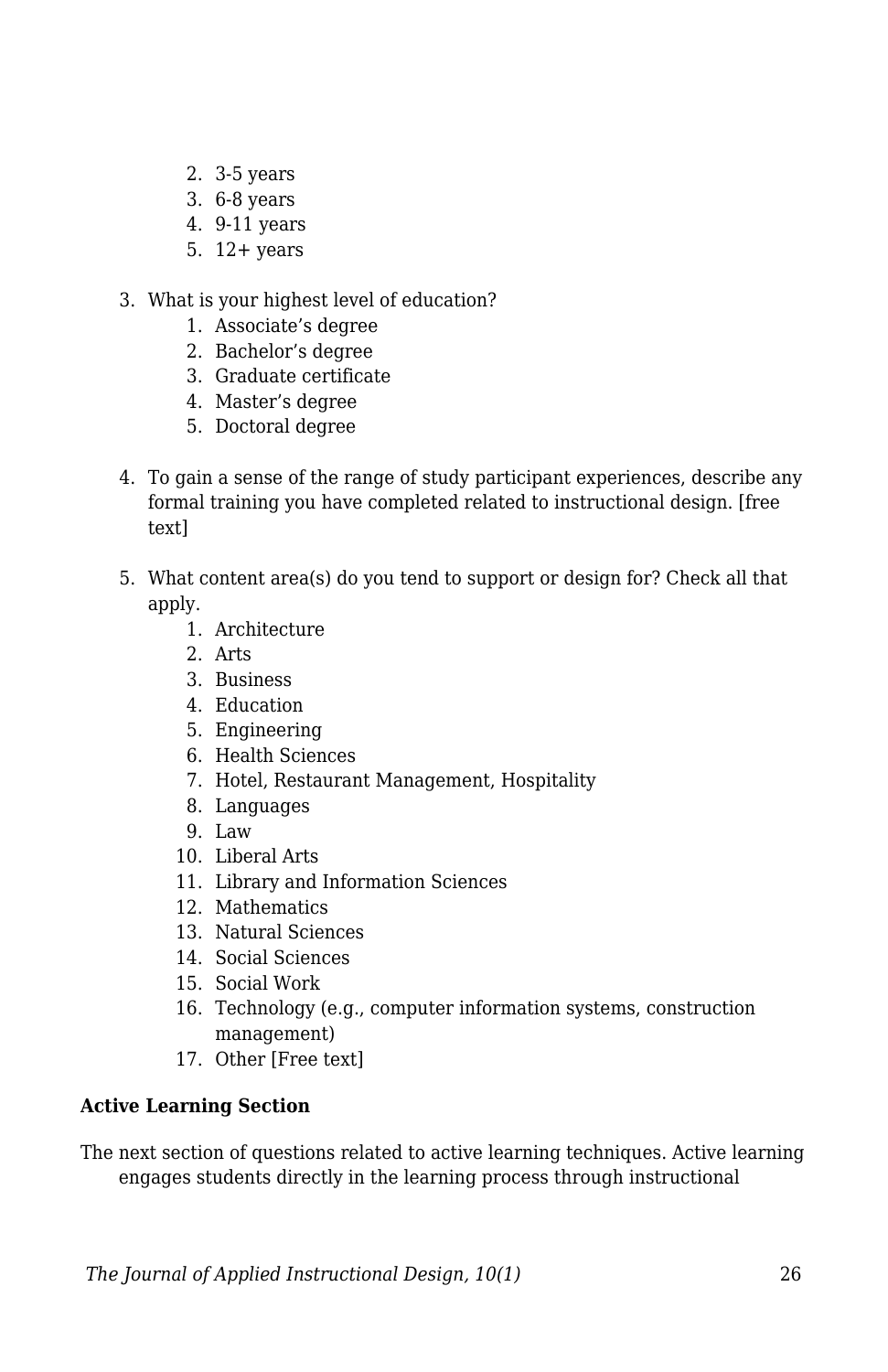activities with differing degrees of interaction that are student-centered. This is contrasted with passive learning, which tends to occur indirectly and without interaction.

1. How often do you incorporate the following active learning techniques in online course designs?

|                                                                                                                                             | <b>Use</b> | <b>Use</b><br>regularly occasionally | Have<br>tried<br>once | Know the<br>technique<br>but have not<br>incorporated | <b>Unfamiliar</b><br>with the<br>technique |
|---------------------------------------------------------------------------------------------------------------------------------------------|------------|--------------------------------------|-----------------------|-------------------------------------------------------|--------------------------------------------|
| <b>Cognitive learning</b><br>activities (e.g.,<br>brainstorming, concept<br>mapping, graphic<br>organizers)                                 |            |                                      |                       |                                                       |                                            |
| Discussion-based (e.g.,<br>think-pair-share, threaded<br>discussions, synchronous<br>breakout groups)                                       |            |                                      |                       |                                                       |                                            |
| Presentations / Jigsaw<br>activities                                                                                                        |            |                                      |                       |                                                       |                                            |
| Debate                                                                                                                                      |            |                                      |                       |                                                       |                                            |
| Case studies                                                                                                                                |            |                                      |                       |                                                       |                                            |
| Writing activities (e.g.,<br>one-minute papers,<br>journaling/<br>blogging/podcasting,<br>student publishing, end of<br>a unit reflections) |            |                                      |                       |                                                       |                                            |
| Annotations                                                                                                                                 |            |                                      |                       |                                                       |                                            |
| Photo walk (i.e., taking<br>and sharing pictures of<br>key concepts, topics, etc.)                                                          |            |                                      |                       |                                                       |                                            |
| Group projects/ problem-<br>based learning                                                                                                  |            |                                      |                       |                                                       |                                            |
| Peer-feedback                                                                                                                               |            |                                      |                       |                                                       |                                            |
| Games                                                                                                                                       |            |                                      |                       |                                                       |                                            |
| Quiz/poll questions                                                                                                                         |            |                                      |                       |                                                       |                                            |
| Immersive activities (e.g.,<br>simulations, role play,<br>Virtual Reality, Augmented<br>Reality)                                            |            |                                      |                       |                                                       |                                            |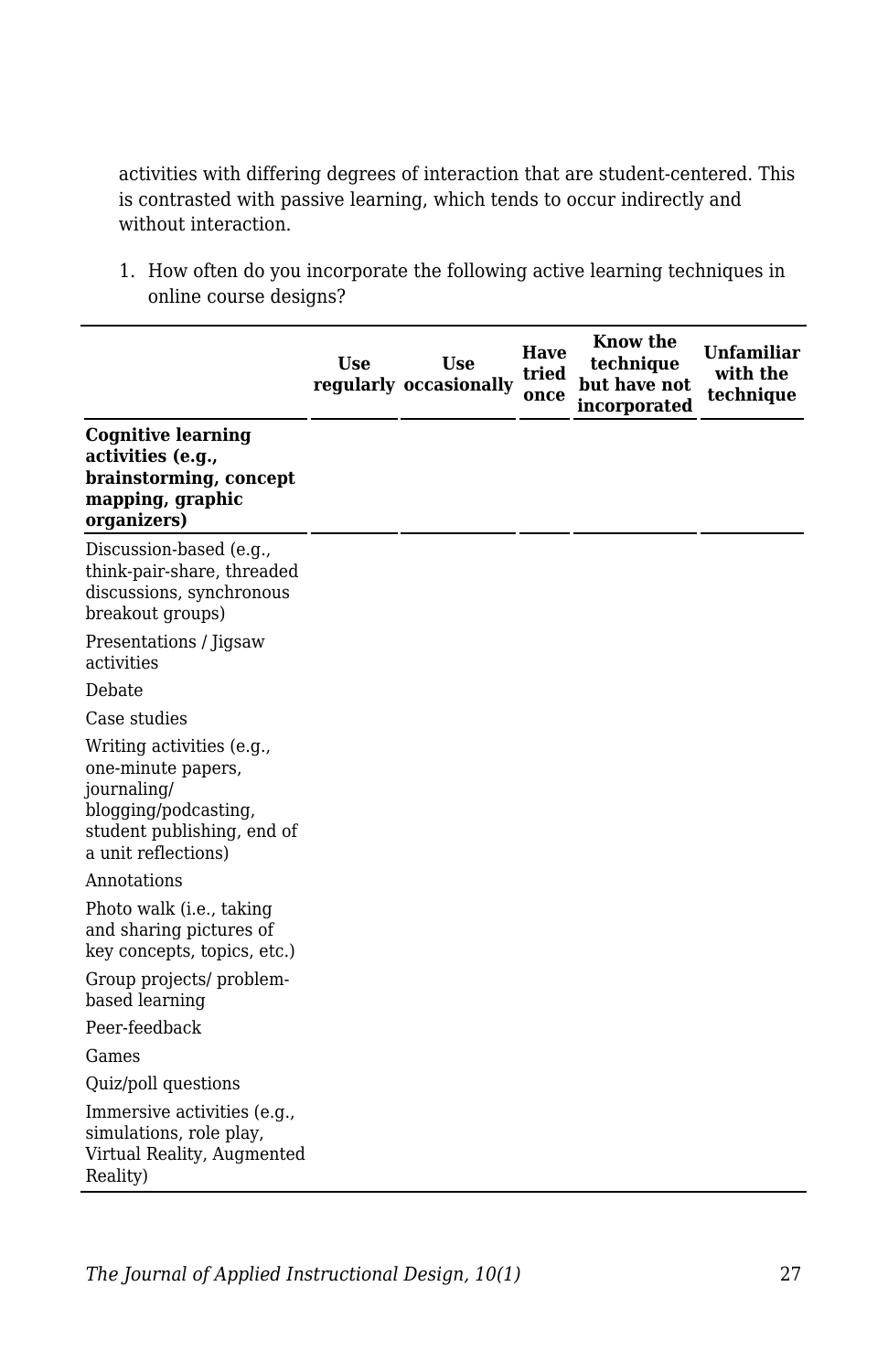- 1. Describe any other active learning techniques that you typically incorporate into your online course designs. [Free text]
- 1. Describe your favorite techniques to incorporate active learning in synchronous learning sessions. [Free text]
- 1. Which of the following alternatives to live virtual classroom lectures do you design/recommend? Check all that apply.
- Pre-recorded narrated presentation/screencast
- Written lecture
- Podcast
- Virtual tour (e.g., museum, SecondLife, Google Earth TourBuilder)
- Digital storytelling
- Inquiry-based activity (e.g., series of tasks, scavenger hunt)
- Community-based activity (e.g., attending local civic leader presentation)
- Gaming
- Simulation
- Guest speaker/expert interview
- $\bullet$  Other
- 1. What tools do you typically incorporate into the design of synchronous session activities for teaching assistants or instructors? Check all that apply.
- Web-conferencing tool (e.g., Microsoft Teams, Zoom, WebEx, Adobe Connect, Big Blue Button)
- Collaborative desktop publishing tools (e.g., Google Suite, Microsoft Office 365, Dropbox)
- Polling tools (e.g., Poll Everywhere, Mentimeter, Google Forms, Microsoft Form)
- Quizzing tools (e.g., Kahoot, Quizizz, Quizlet)
- Graphic organizer tools (e.g., Coggle, Lucidchart, Popplet, Google Drawing)
- Social media (e.g., Twitter, Facebook, Snapchat)
- Other [Free text]
- 1. To what extent do you think each of the following limit use of active learning techniques in online course designs at your University?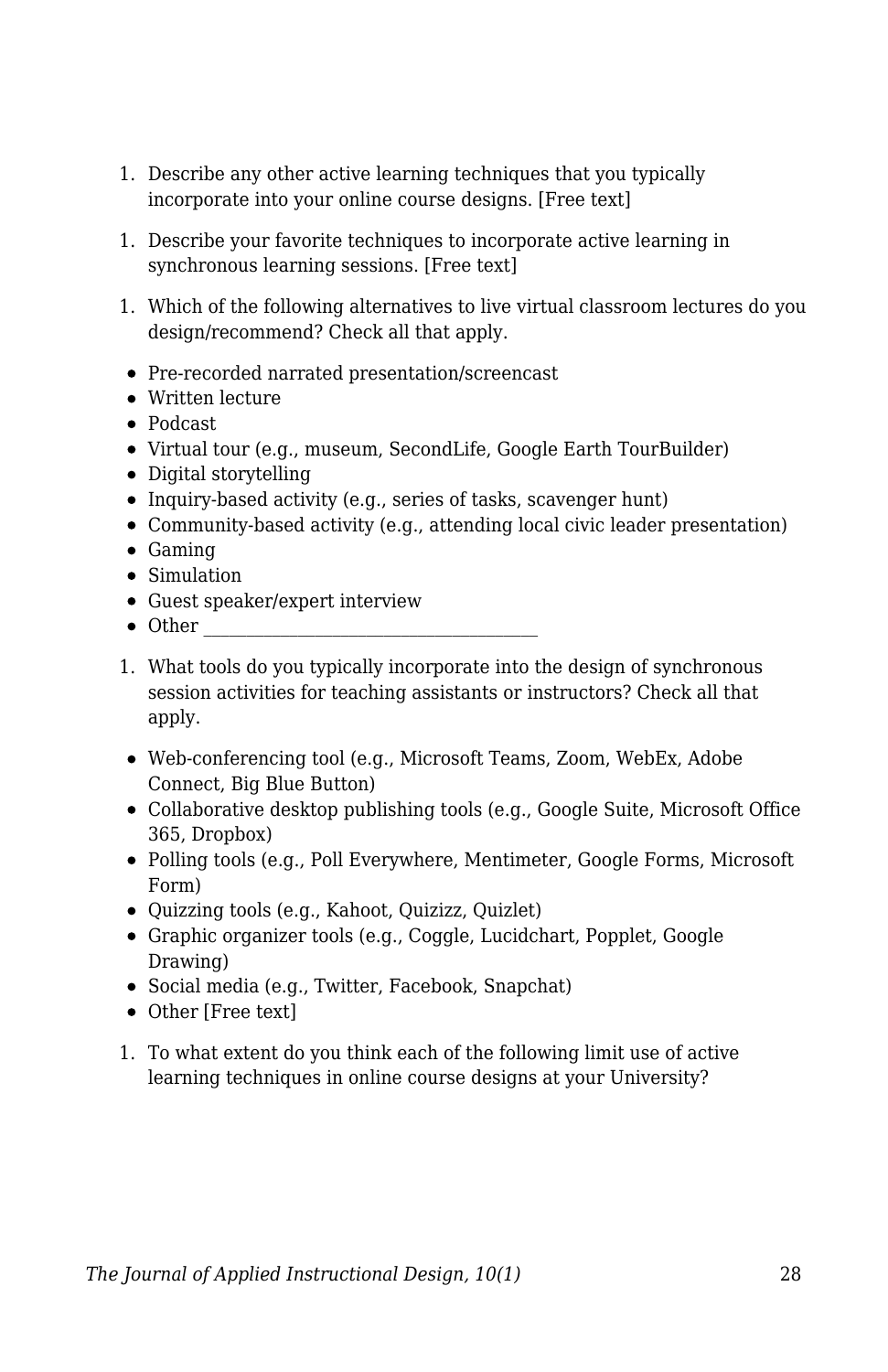|                                                                                      | Verv<br>limiting | <b>Moderately</b><br>limiting | Not at all<br>limiting |
|--------------------------------------------------------------------------------------|------------------|-------------------------------|------------------------|
| <b>Resistance by instructors</b>                                                     |                  |                               |                        |
| Resistance by students                                                               |                  |                               |                        |
| Resistance by administration                                                         |                  |                               |                        |
| Instructors overwhelmed by course<br>preparations                                    |                  |                               |                        |
| Unmanageable in large class                                                          |                  |                               |                        |
| Lack of access to technology resources                                               |                  |                               |                        |
| Lack of training                                                                     |                  |                               |                        |
| Lack of support staff (e.g., teaching<br>assistants, graders, course administrators) |                  |                               |                        |
| Accessibility concerns                                                               |                  |                               |                        |
| Lack of time                                                                         |                  |                               |                        |

- 1. Describe any other barriers not in the list above that you see as limiting your use of active learning techniques in online course designs at your University. [Free text]
- 2. To what extent do you think each of the following enable use of active learning techniques in online course designs at your University?

|                                                                  | Verv<br>enabling | <b>Moderately</b><br>enabling | Not at all<br>enabling |
|------------------------------------------------------------------|------------------|-------------------------------|------------------------|
| <b>Innovative instructor</b>                                     |                  |                               |                        |
| Experienced instructor                                           |                  |                               |                        |
| Course under redevelopment                                       |                  |                               |                        |
| Small class size                                                 |                  |                               |                        |
| Administrative priority for active<br>learning                   |                  |                               |                        |
| Support of teaching assistants                                   |                  |                               |                        |
| Ample technology resources                                       |                  |                               |                        |
| Funding incentive for active learning                            |                  |                               |                        |
| Ample time                                                       |                  |                               |                        |
| Accessibility support (e.g., staff, LMS<br>plugins such as Ally) |                  |                               |                        |
| Training                                                         |                  |                               |                        |

1. Describe any other enablers not listed above that facilitate use of active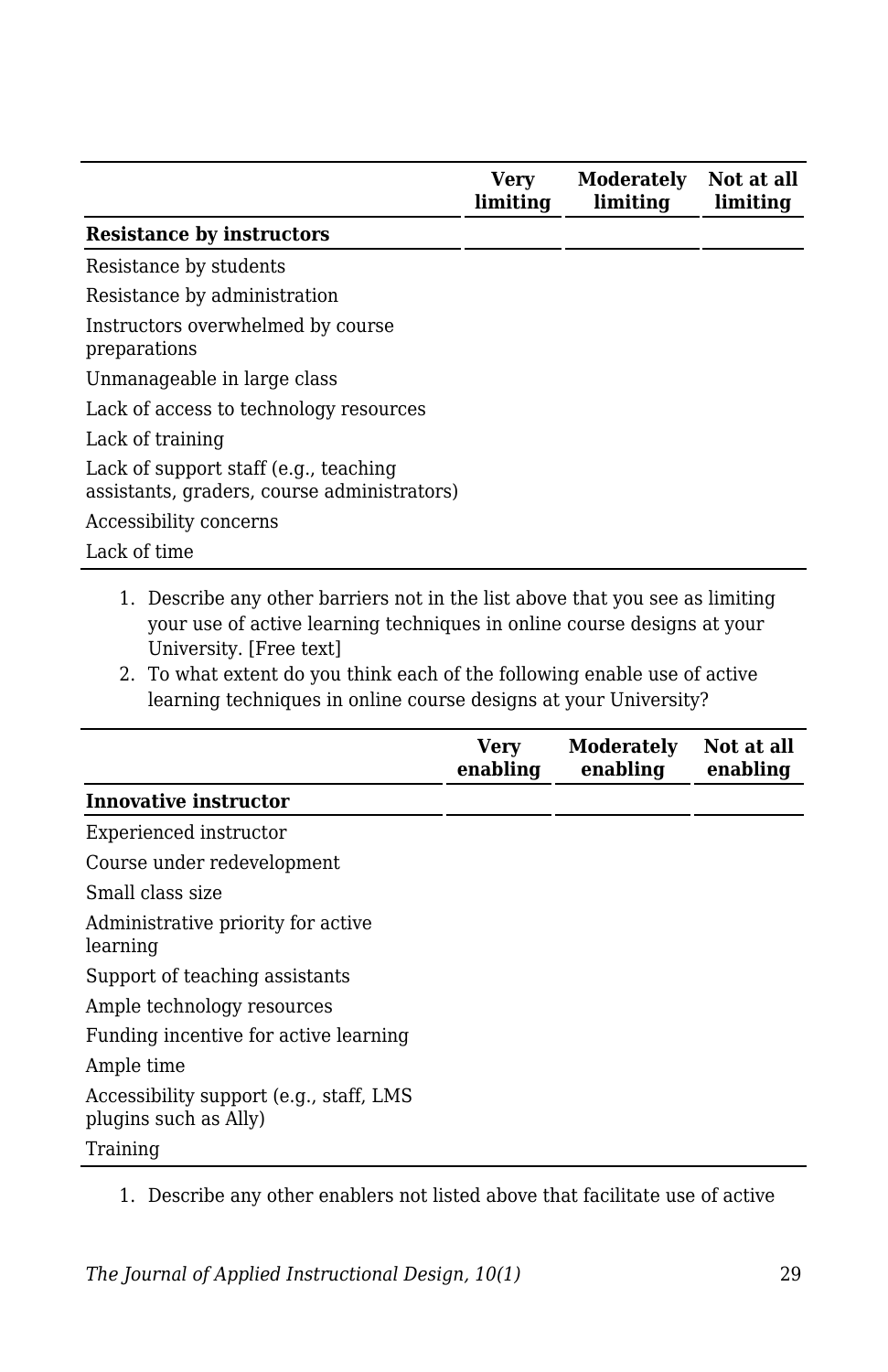learning techniques in online course designs at your University. [Free text]

#### **Udl Section**

1. To what extent do you feel confident in your knowledge about designing accessible courses and learning materials?

| Completely | Fairly    | Somewhat  | Slightly  | Not confident |
|------------|-----------|-----------|-----------|---------------|
| confident  | confident | confident | confident | at all        |

- 1. How have you learned about accessible educational practices? Check all that apply.
- Workshop
- Course
- Reading on my own
- Watching videos
- Meeting one-on-one with a mentor/expert
- Professional learning network
- Learning from my colleagues
- Other [free text]
- 1. What does Universal Design for Learning (UDL) mean to you? [free text]

How do you think Universal Design for Learning applies to active learning? [free text

### **Appendix B**

#### **Semi-Structured Focus Group Protocol**

- 1. Describe some ways that you promote using active learning techniques in synchronous sessions for courses or learning experiences that you design or support.
- 2. [Show survey data word cloud of active learning techniques.] In the poll, select what you think are the top three most important active learning techniques that you tend to promote for use in synchronous sessions.
	- 1. Why do these techniques seem to be most favored?
	- 2. Do you have an example related to one of these techniques that you'd want to share?
- 3. [Show survey data bar graph of alternatives to live virtual classroom lectures.] In the poll, select what you think are the top three most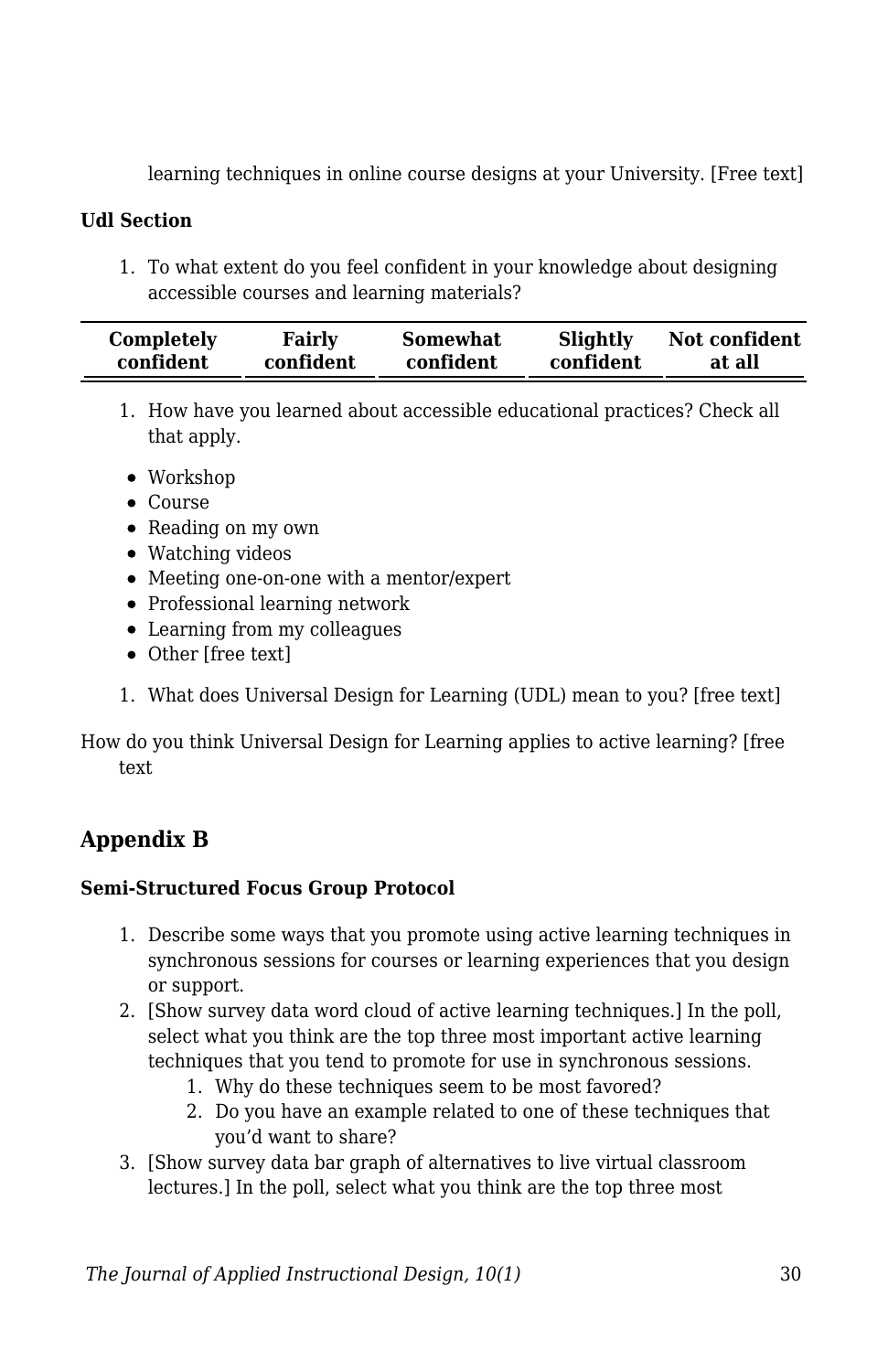important alternatives to live lecture format that you tend to promote in your designs and instructional support.

- 1. Why do these alternatives seem to be most favored?
- 2. Do you have an example related to one of these alternatives that you'd want to share?
- 4. [Show survey data bar graph of active learning techniques that designers knew about but tended to not incorporate in their designs.] Tell us more on why designers tend not to use these in course designs.
- 5. [Show survey data word cloud of active learning and UDL overlap.] Tell us more about your thoughts on how you see Universal Design for Learning and active learning techniques overlap.
- 6. Tell us more about how you strategically design from the outset for diverse learners in online learning environments.
	- 1. Can you share any examples of ways that you have done this in your designs?
- 7. [Show survey data bar graph of barriers that hinder incorporation of active learning techniques in online course designs.] In the poll, select what you think are the three greatest barriers.
	- 1. How do you address barriers to applications of UDL to active learning activities in your online course designs?
- 8. [Show survey data bar graph of enhancers that enable active learning techniques in online course designs.] In the poll, select what you think are the three greatest enhancers.
	- 1. How do you enhance applications of UDL in active online learning activities?
	- 2. Could you share some examples?
- 9. Any final thoughts that you would like to share?